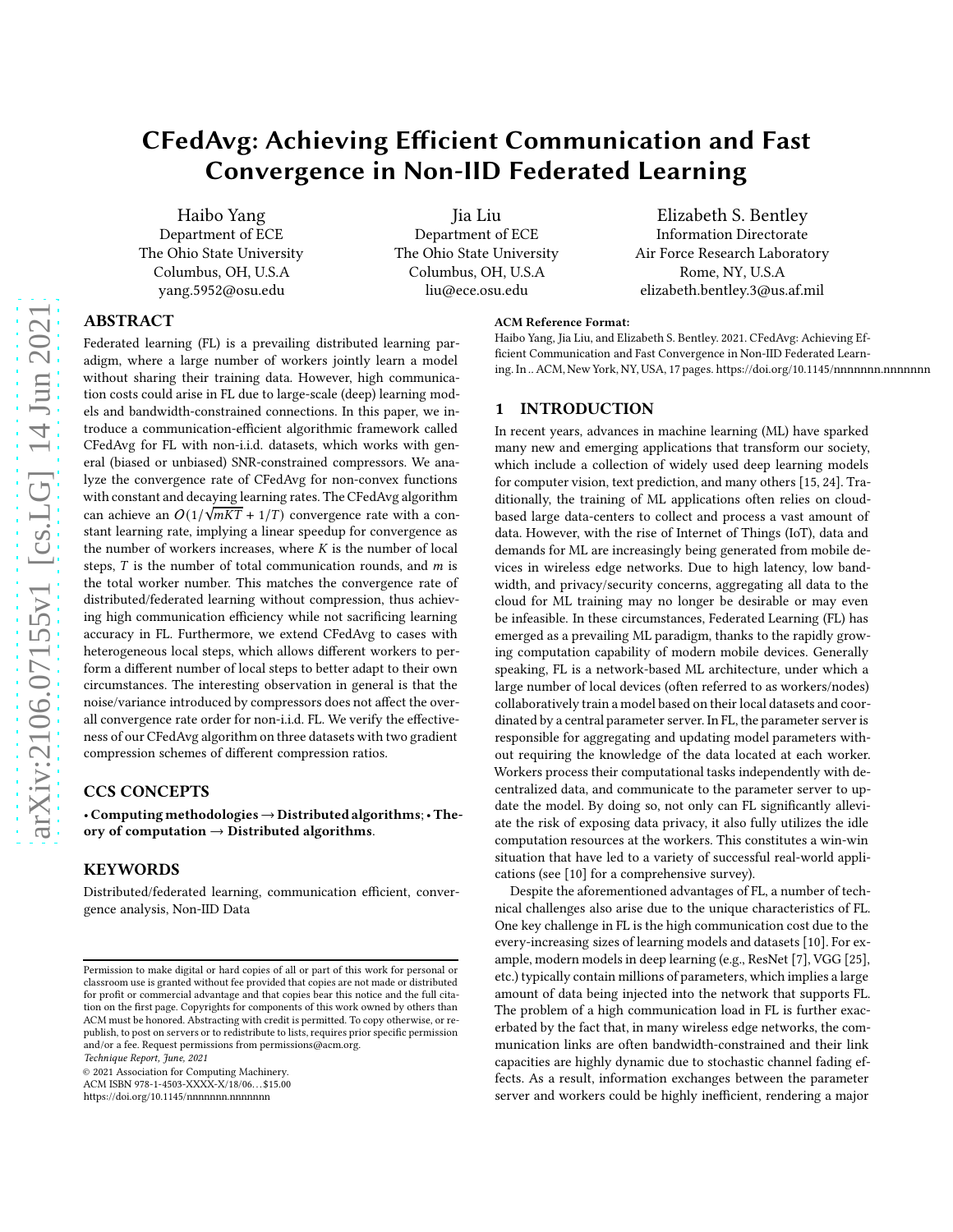bottleneck in FL [\[10\]](#page-8-2). If this problem is not handled appropriately, FL could perform far worse than its centralized counterparts in scenarios where the communication-to-computation cost ratio is high and/or communication resources are constrained. Given the rapidly growing demands of FL and the restricted communication environments in reality, there is a compelling need to significantly reduce the communication cost in FL without substantially decaying the learning performance.

Generally speaking, the total communication cost during the training process is determined by two factors: the number of communication rounds and the size (or amount) of the update parameters in each communication round. There are some algorithms in FL (e.g., federated averaging (FedAvg) [\[20\]](#page-8-5)) that take more local gradient steps at each node and communicate infrequently with the parameter server, thus decreasing the total number of communication rounds and in turn reducing the total communication cost. However, this does not completely solve the problem since the communicated parameter/gradient vectors could still be highdimensional. On the other hand, in the literature, there exist a variety of gradient compression techniques (e.g., signSGD [\[4\]](#page-8-6), gradient dropping [\[1](#page-8-7)], TernGrad [\[34\]](#page-8-8), etc.) that were originally proposed for centralized/distributed learning and shown to be effective in reducing the size of exchanged parameters in each communication round. For example, Lin et al. [\[19\]](#page-8-9) numerically demonstrated that 99.9% of the gradient exchange in distributed learning are redundant and proposed Deep Gradient Compression (DGC) to largely reduce the communication bandwidth requirement. Similar compression ideas have also been extended to decentralized learning over networks without dedicated parameter servers. In [\[39](#page-8-10), [40](#page-8-11)], Zhang et al. developed a series of decentralized learning algorithms with differential-coded compressions. Koloskova et al. [\[14](#page-8-12)] proposed an algorithm that could achieve a linear speedup with respect to the number of workers for convergence in decentralized learning with arbitrary gradient compression.

Given the above encouraging results of information compression in distributed/decentralized learning, an interesting question naturally arises: Could we combine compression with infrequent communication to further reduce the communication cost of FL? However, answering this question turns out to be highly non-trivial. One key challenge stems from the heterogeneity of the local datasets among different workers. In the traditional distributed learning literature, the dataset at each node is usually well-shuffled and hence can be assumed to be independent and identically distributed (i.i.d.). However, the dataset at each worker in FL could be generated based on the local environment and cannot be shuffled with other workers due to privacy protection. Thus, the i.i.d. assumption often fails to hold. In some circumstances, the dataset distributions at different workers could vary dramatically due to factors such as geographic location differences, time window gaps, among many others. Upon integrating compression with FL, the already-complicated non-i.i.d. dataset problem is further worsened by the significant loss of information due to the use of compression operators. In addition, under infrequent communication, the multiple local steps in each worker introduce further "model drift" to the non-i.i.d. datasets. It has been shown that this "model drift" results in extra variances that may lead to deterioration or even failures of training [\[16](#page-8-13)]. Due

to these complex randomness couplings between compression, local steps, and non-i.i.d. datasets, results on non-i.i.d. compressed FL remain limited. This motivates us to fill this gap and rigorously investigate the algorithmic design that integrates compression in non-i.i.d. FL.

Moreover, workers in FL system vary tremendously in terms of computation capabilities and resources limits (e.g., memory, battery capacity). Hence, using a predefined constant number of local steps for all workers (assumed in most existing work in FL) may not be a good design strategy, which may result in the faster workers idling and slower workers causing straggler problems. As a result, another important question in FL emerges: Could we use heterogeneous local steps for workers to further improve flexibility and efficiency in FL?

In this paper, we answer the above open questions by proposing a communication-efficient algorithm called CFedAvg (compressed FedAvg) with error-feedback. Our CFedAvg algorithm reduces both the communication rounds and link capacity requirement in each communication round. It also allows the use of heterogeneous local steps (i.e., different workers perform different local steps to better adapt to their own computing environments). Our main contributions and results are summarized as follows:

- We show that, under general signal-to-noise-ratio (SNR) constrained compressors, the convergence rate of our CFedAvg algorithm is  $O(1/\sqrt{mKT}+1/T)$  and  $O(1/\sqrt{mKT})+O(1/\sqrt{T})$  with constant and decaying learning rates, respectively, for general non-convex functions and non-i.i.d. datasets in FL, where  $K$  is the number of local steps,  $T$  is the number of total communication rounds, and  $m$  is the total number of workers. For a sufficiently large T, this implies that CFedAvg achieves an  $O(1/\sqrt{mKT})$ convergence rate with a constant learning rate and enjoys the linear speedup effect as the number of workers increases.<sup>[1](#page-1-0)</sup> Note that this matches the convergence rate of uncompressed distributed/federated learning algorithm orderly [\[5,](#page-8-14) [11](#page-8-15), [35\]](#page-8-16), thus achieving high communication efficiency while not sacrificing learning accuracy in FL.
- We extend CFedAvg to heterogeneous local steps among workers, which allows each worker performs different local steps based on its own computation capability and other conditions. To our knowledge, our paper is the first to show that FL can still offer theoretical performance guarantee without requiring the same predefined constant number of local steps among all workers.
- We show that the use of SNR-constrained compressors in CFedAvg only slightly increases the local variance constant and does not affect the overall convergence rate order for non-i.i.d. FL with infrequent communication. Moreover, we show that the convergence results of CFedAvg hold for either unbiased or biased SNR-constrained compressors, which is far more flexible than previous works that require unbiased compressors.
- We verify the effectiveness of CFedAvg on MNIST, FMNIST and CIFAR-10 datasets with different SNR-constrained compressors.

<span id="page-1-0"></span><sup>&</sup>lt;sup>1</sup>To attain an  $\epsilon$  accuracy for an algorithm, it takes  $O(1/\epsilon^2)$  steps with a convergence rate  $O(1/\sqrt{T})$ . In contrast, it takes  $O(1/m\epsilon^2)$  steps if the convergence rate is  $O(1/\sqrt{mT})$  (the hidden constant in Big-O is the same). In this sense, it is a linear speedup with respect to the number of workers  $m$ .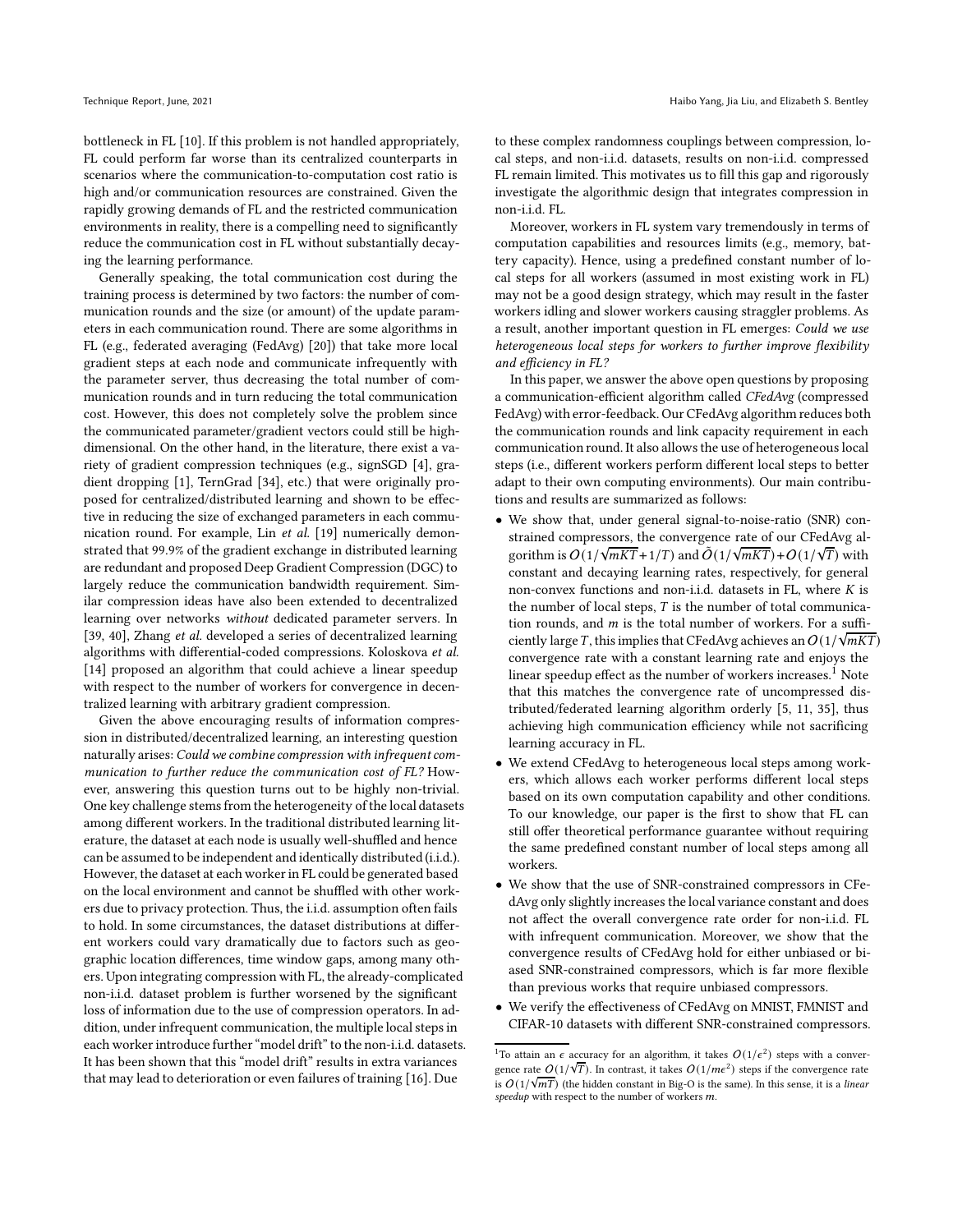We find that CFedAvg can reduce up to 99% of information exchange with minimal impacts on learning accuracy, which confirms the communication-efficiency advantages of training large learning models in non-i.i.d. FL with information compression.

The rest of the paper is organized as follows. In Section [2,](#page-2-0) we review the literature to put our work in comparative perspectives. In Section [3,](#page-2-1) we introduce the system model, problem formulation, and preliminaries on general SNR-constrained compressors. In Section [4,](#page-3-0) we present the details of our algorithm design and the convergence analysis. Numerical results are provided in Section [5](#page-6-0) and Section [6](#page-7-0) concludes this paper.

# <span id="page-2-0"></span>2 RELATED WORK

For distributed/federated learning in communication-constrained environments, a variety of communication-efficient algorithms have been proposed. We categorize the existing work into two classes: one is to use infrequent communication to reduce the communication rounds and the other is to compress the information to reduce the size of parameters transmitted from each worker to the parameter server in each communication round.

Infrequent-Communication Approaches: One notable algorithm of FL is the federated averaging (FedAvg) algorithm, which was first proposed by McMahan et al. [\[20](#page-8-5)] as a heuristic to improve both communication efficiency and data privacy. In FedAvg, every worker performs multiple SGD steps independently to update the model locally before communicating with the parameter server, which is different from traditional distributed learning with only one local step. It has been shown that the number of local steps can be up to 100 without significantly affecting the convergence speed in i.i.d. datasets for various convolution and recurrent neural network models. Since then, this work has sparked many follow-ups that focus on FL with i.i.d. datasets (referred to as LocalSGD) [\[13,](#page-8-17) [18,](#page-8-18) [26](#page-8-19), [28](#page-8-20), [31](#page-8-21), [38](#page-8-22), [42\]](#page-8-23) and non-i.i.d. datasets [\[8](#page-8-24), [9](#page-8-25), [11](#page-8-15), [16,](#page-8-13) [18](#page-8-18), [23,](#page-8-26) [32](#page-8-27), [35,](#page-8-16) [41\]](#page-8-28). These studies heuristically demonstrated the effectiveness of FedAvg and its variants on reducing communication cost. Also, researchers have theoretically shown that FedAvg and its variants can achieve the same convergence rate order as the traditional distributed learning (see, e.g., [\[10](#page-8-2), [11,](#page-8-15) [17](#page-8-29), [35\]](#page-8-16)).

Compression-Based Approaches: Although FedAvg and its variants save communication costs by utilizing multiple local steps to reduce the total number of communication rounds, it has to transmit the full amount of model parameters in each communication round at every worker. Thus, it could still induce high latency and communication overhead in networks with low connection speeds or large channel variations. To address this challenge, a natural idea is to compress the parameters to reduce the amount of transmitted data from each worker to the parameter server. Compression-based approaches have attracted increasing attention in recent years in distributed and decentralized learning [\[14](#page-8-12), [19\]](#page-8-9), which have enabled the training of large-size models over networks with low-speed connections. Broadly speaking, compression-based approaches can be classified into the following two main categories:

• Quantization: The basic idea of quantization is to project a vector from a high-dimensional space to a low-dimensional subspace, so that the projected vector can be represented by a fewer

number of bits. Notable examples of quantization-based algorithms in the learning literature include, e.g., signSGD [\[4,](#page-8-6) [36](#page-8-30)], QSGD [\[2\]](#page-8-31). Note that these commonly seen quantization schemes could be either unbiased [\[2,](#page-8-31) [34](#page-8-8)] or biased [\[4\]](#page-8-6).

• Sparsification: Given a high-dimensional vector, the basic idea of sparsification is to select only a part of its components to transmit. The component selection could be based on a predefined threshold. For example, Strom [\[29\]](#page-8-32) proposed to only send components in the vector that are larger than a predefined constant, while Aji et al. [\[1\]](#page-8-7) chose to send a fixed proportion of components. The component selection could also be randomized [\[1,](#page-8-7) [33\]](#page-8-33). Other variants include, e.g., adaptive threshold [\[6\]](#page-8-34) and unbiased random dropping [\[33\]](#page-8-33).

In fact, these two approaches are closely related, and there are works that combine them to achieve better compression results [\[2](#page-8-31), [23](#page-8-26), [34\]](#page-8-8). Qsparse-local-SGD proposed by Basu et al. [\[3\]](#page-8-35) is the most related work to this paper, which combines quantization, sparsification and local steps to be more communication-efficient. However, our algorithm has a better convergence rate with more relaxed assumptions. We also propose an algorithm design that allows more flexible heterogeneous local steps. Please see Section [4.2](#page-3-1) for further details.

Error Feedback: With the information loss of model parameters transmitted from the workers to server due to gradient compression, training accuracy could be significantly affected. To address this problem, the error feedback technique has been proposed [\[12,](#page-8-36) [19](#page-8-9), [28](#page-8-20), [30\]](#page-8-37) for both distributed and decentralized learning. It has been shown that error feedback improves the convergence performance for cases with high compression ratios. It has also been theoretically shown that distributed and decentralized learning with gradient compression and error feedback could achieve the same convergence rate as that of the classical distributed SGD [\[12,](#page-8-36) [14](#page-8-12), [28](#page-8-20), [30\]](#page-8-37) and enjoy the linear speedup effect.

So far, however, it remains unknown whether the same convergence rate (with linear speedup) could be achieved in FL with compression, particularly under the asynchrony due to non-i.i.d. dataset and the use of heterogeneous local steps at each worker. Answering this question constitutes the rest of this paper.

# <span id="page-2-1"></span>3 SYSTEM MODEL, PROBLEM FORMULATION, AND PRELIMINARIES

#### 3.1 System Model and Problem Formulation

Consider an FL system with  $m$  workers who collaboratively learn a model with decentralized data and under the coordination of a central parameter server. The goal of the FL system is to solve the following optimization problem:

<span id="page-2-2"></span>
$$
\min_{\mathbf{x} \in \mathbb{R}^d} f(\mathbf{x}) := \frac{1}{m} \sum_{i=1}^m F_i(\mathbf{x}),\tag{1}
$$

where  $F_i(\mathbf{x}) \triangleq \mathbb{E}_{\xi_i \sim D_i} [F_i(\mathbf{x}, \xi_i)]$  denotes the local (non-convex) loss function, which evaluates the average discrepancy between the learning model's output and the ground truth corresponding to a random training sample  $\xi_i$  that follows a local data distribution  $D_i$ . In [\(1\)](#page-2-2), the parameter  $d$  represents the dimensionality of the training model. For the i.i.d. setting, each local dataset is assumed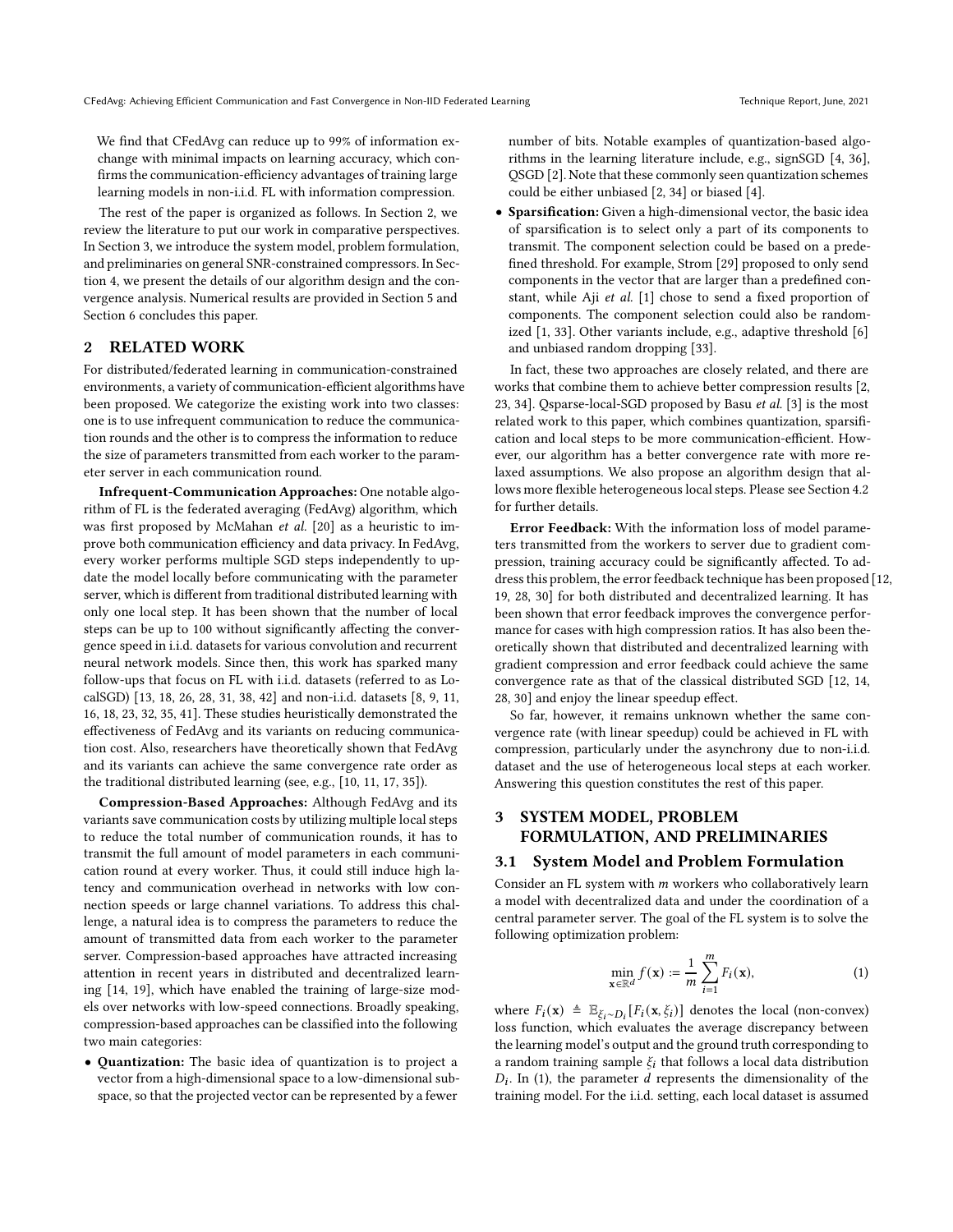to sample from some common latent distribution, i.e.,  $D_i = D$ ,  $\forall i \in$  $[m]$ . In practice, however, the local dataset at each worker in FL could be generated based on its local environment and thus being non-i.i.d., i.e.,  $D_i \neq D_j$  if  $i \neq j$ . Note that the i.i.d. setting can be viewed as a special case of the non-i.i.d. setting. Hence, our results for the non-i.i.d. setting are directly applicable to the i.i.d. setting.

#### 3.2 General SNR-Constrained Compressors

To facilitate the discussions of our CFedAvg algorithm, we will first formally define the notion of general SNR (signal-to-noise ratio) constrained compressors, which has been used in the literature (e.g., [\[12](#page-8-36), [27\]](#page-8-38)):

<span id="page-3-2"></span>DEFINITION 1. (General SNR-Constrained Compressor) An operator  $C(\cdot): \mathbb{R}^d \to \mathbb{R}^d$  is said to be constrained by an SNR threshold  $\gamma \geq 1$  if it satisfies:

$$
\mathbb{E}_C ||C(\mathbf{x}) - \mathbf{x}||^2 \le (1/\gamma) ||\mathbf{x}||^2, \quad \forall \mathbf{x} \in \mathbb{R}^d.
$$

It is clear from Definition [1](#page-3-2) that, for a given compressor,  $\gamma$  is its lowest SNR guarantee yielded by its largest compression noise power  $||C(x) - x||^2$ . The γ-threshold can be viewed as a proxy of compression rate of the compressor. For  $\gamma = \infty$ , we have  $C(\mathbf{x}) = \mathbf{x}$ , which means no compression and zero information loss. On the other hand,  $\gamma \rightarrow 1$  implies that the compression rate is arbitrarily high and the output contains no information of x. It is worth pointing out that, in Definition [1,](#page-3-2) the SNR-constrained compressor is not assumed to be unbiased, hence the term "general". Defini-tion [1](#page-3-2) covers a large class of compression schemes, e.g., the Top- $k$ compressor  $[1, 19]$  $[1, 19]$  that selects k coordinates with the largest absolute values, and the random sparsifier [\[33\]](#page-8-33) that randomly selects components.

# <span id="page-3-0"></span>4 COMPRESSED FEDAVG (CFEDAVG) FOR NON-IID FEDERATED LEARNING

In this section, we will first introduce our CFedAvg (compressed FedAvg) algorithm in Section [4.1.](#page-3-3) Then, we will present the main theoretical result and their key insights/interpretations in Section [4.2.](#page-3-1) Due to space limitation, we provide proof sketches for the main results in Section [4.3](#page-5-0) and relegate the full proofs of all theoretical results in the appendix.

# <span id="page-3-3"></span>4.1 The CFedAvg Algorithmic Framework

The general CFedAvg algorithmic framework is stated in Algorithm [1.](#page-3-4) We aim to not only reduce total communication rounds, but also compress the gradients transmitted in each communication round. The algorithm contains four key stages:

- 1. Local Computation: Line 6 says that, in each communication round, each worker runs  $K_i$  local updates before communicating with the server. As shown in Line 7, each local update step takes an unbiased gradient estimator (e.g., vanilla SGD). A local learning rate  $\eta_{L,t}$  is adopted for each local step (Line 8).
- 2. Gradient Compression: We compress the model changes  $g_t^i$  instead of the last model  $\mathbf{x}_{t,K_i}^i$  in each worker, where  $\mathbf{g}_t^i = \mathbf{x}_{t,K}^i - \mathbf{x}_t$  for homogeneous local step  $(K_i = K, \forall i \in [m])$  in Line 10 or  $g_t^i$  =  $\frac{1}{K_i}(\mathbf{x}_{t,K_i}^i-\mathbf{x}_t)$  for heterogeneous local step (different local steps  $K_i, \forall i$  ∈  $[m]$ ) in Line 11. Before compressing the parameters, we

add the error term to compensate the parameter in each worker in Line 12, i.e.,  $\mathbf{p}_t^i = \mathbf{g}_t^i + \mathbf{e}_t^i, \forall i \in [m]$ . Then, we compress the parameter  $\mathbf{p}_t^i$  and send the result  $\tilde{\Delta}_t^i = C(\mathbf{p}_t^i)$  to the server, where  $C(\cdot)$  denotes a general SNR-constrained compressor.

- 3. Error Feedback: We update error term after gradient compression in each communication round in Line 15, representing the information loss due to compression. This would be used later to compensate the parameters in the next communication round to ensure not too much parameter information is lost.
- 4. Global Update: Upon the reception of all returned parameters, the server updates the parameters using a global learning rate  $\eta$  and broadcasts the new model parameters to all workers.

<span id="page-3-4"></span>

| <b>Algorithm 1</b> The General CFedAvg Algorithmic Framework.                                     |
|---------------------------------------------------------------------------------------------------|
| 1: Initialize $x_0$ .                                                                             |
| 2: for $t = 0, \dots, T - 1$ do                                                                   |
| Initialize $e_0^i = 0, i \in [m]$ if $t = 0$ .<br>3:                                              |
| <b>for</b> each worker $i \in [m]$ in parallel <b>do</b><br>4:                                    |
| $\mathbf{x}_{t}^{l}$ = $\mathbf{x}_{t}$<br>5:                                                     |
| for $k = 0, \dots, K_i - 1$ do<br>6:                                                              |
| Compute an unbiased stochastic gradient estimate<br>7:                                            |
| $g_{t_k}^i = \nabla F_i(\mathbf{x}_{t,k}^i, \xi_{t,k}^i)$ of $\nabla F_i(\mathbf{x}_{t,k}^i)$ .   |
| Local update: $\mathbf{x}_{t,k+1}^i = \mathbf{x}_{t,k}^i - \eta_{L,t} \mathbf{g}_{t,k}^i$ .<br>8: |
| end for<br>9:                                                                                     |
| For Homogeneous Local Steps: $g_t^i = x_{tK}^i - x_t$ .<br>10:                                    |
| For Heterogeneous Local Steps: $g_t^i = \frac{1}{K_i} (x_{t,K_i}^i - x_t)$ .<br>11:               |
| $p_t^l = g_t^l + e_t^l$ .<br>12:                                                                  |
| $\tilde{\Delta}^i_t = C(\mathbf{p}^i_t)$ ( <i>C</i> (·) is an SNR-constrained compressor).<br>13: |
| Send $\tilde{\Delta}^i_t$ to server.<br>14:                                                       |
| $e_{t+1}^i = p_t^i - \tilde{\Delta}_t^i$ .<br>15:                                                 |
| end for<br>16:                                                                                    |
| <b>At Parameter Server:</b>                                                                       |
| Receive $\tilde{\Delta}_t^i$ , $i \in [m]$ .<br>17:                                               |
| $\tilde{\Delta}_t = \frac{1}{m} \sum_{i \in [m]} \tilde{\Delta}_t^i.$<br>18:                      |
| Server Update: $\mathbf{x}_{t+1} = \mathbf{x}_t + \eta \Delta_t$ .<br>19:                         |
| Broadcast $x_{t+1}$ to each worker.<br>20:                                                        |
| $21:$ end for                                                                                     |
|                                                                                                   |

# <span id="page-3-1"></span>4.2 Main Theoretical Results

In this subsection, we will establish the convergence results of our proposed CFedAvg algorithmic framework. Our convergence results are proved under the following mild assumptions:

<span id="page-3-6"></span>Assumption 1. (Lipschitz Smoothness) There exists a constant  $L > 0$ , s.t.  $\|\nabla F_i(\mathbf{x}) - \nabla F_i(\mathbf{y})\| \le L \|\mathbf{x} - \mathbf{y}\|$ ,  $\forall \mathbf{x}, \mathbf{y} \in \mathbb{R}^d$ ,  $\forall i \in [m]$ .

Assumption 2. (Unbiased Gradient Estimator) Let  $\xi_t^i$  be a random local sample in the t-th round at worker i. The gradient estimator is unbiased, i.e.,  $\mathbb{E}[\nabla F_i(\mathbf{x}, \xi^i)] = \nabla F_i(\mathbf{x}), \forall i \in [m].$ 

<span id="page-3-5"></span>Assumption 3. (Bounded Local/Global Variance) There exist two constants  $\sigma_L \geq 0$  and  $\sigma_G \geq 0$ , such that the variance of each local gradient estimator is bounded by  $\mathbb{E}[||\nabla F_i(\mathbf{x}, \xi_t^i) - \nabla F_i(\mathbf{x})||^2] \leq \sigma_L^2$ , and the global variability of the local gradient is bounded by  $\|\nabla F_i(\mathbf{x}) \nabla f(\mathbf{x})\|^2 \leq \sigma_G^2, \forall i \in [m].$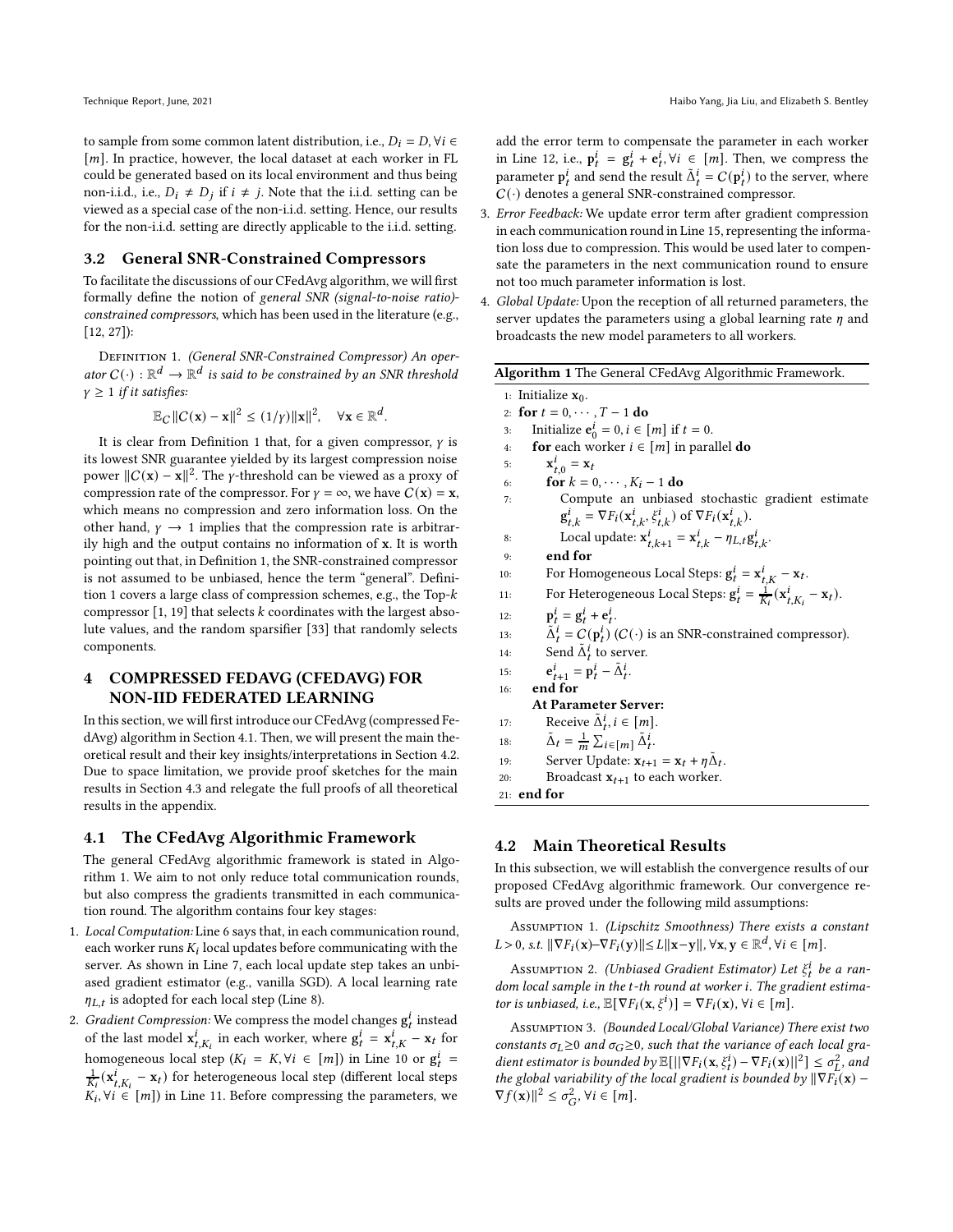The first two assumptions and the bounded local variance assumption in Assumption [3](#page-3-5) are standard assumptions in the convergence analysis of stochastic gradient-type algorithms in non-convex optimization (e.g., [\[10](#page-8-2)]). We use a universal bound  $\sigma$ <sup> $\epsilon$ </sup> to quantify the heterogeneity of the *non-i.i.d. datasets* among different workers. This assumption has also been used in other works for FL with non-i.i.d. datasets [\[21\]](#page-8-39) as well as in decentralized optimization [\[10\]](#page-8-2). It is worth noting that we do not require a bounded gradient assumption, which is often used in FL optimization analysis [\[10](#page-8-2)]. With the above assumptions, we are now in a position to present our main theoretical results. First, we state a useful result in Lemma [4.1:](#page-4-0)

<span id="page-4-0"></span>Lemma 4.1. (Bounded Error). For any local learning rate satisfy- $\max_{t\in S} \eta_{L,t} \leq \frac{1}{8LK}$ , the error term can be upper bounded by  $\sum_{t=0}^{T-1} ||e_t||^2 \leq$  $\sum_{t=0}^{T-1} h(\gamma, \alpha_t) \|\Delta_t\|^2$ , where  $\mathbf{e}_t = \frac{1}{m} \sum_{i \in [m]} \mathbf{e}_t^i$ ,  $\Delta_t = \frac{1}{m} \sum_{i \in [m]} g_t^i$ ,  $h(\gamma, \alpha_t) = (1/\gamma)(1 + 1/a)b\alpha_t, \alpha_t = \frac{\mathbb{E} \|\tilde{\Delta}_t\|^2}{\mathbb{E} \|\Delta_t\|^2}$  and a and b are constants such that  $\gamma \epsilon - 1 \ge a$  and  $\frac{1}{1-\epsilon} \le b$  for  $\epsilon \in (0,1)$ .

Lemma [4.1](#page-4-0) implies that the error term cannot grow arbitrarily large with a proper SNR threshold  $\gamma$  (determined by compression rate) for which  $h(\gamma, \alpha_t)$  does not go to infinity. The error is upper bounded by the accumulated parameters  $\Delta_t$ . This suggests that the total information loss due to compression is only a fraction of the total of the accumulated parameters.

1) CFedAvg with Constant Learning Rates (Homogeneous Local Steps): As a first step, we consider a simpler case where CFedAvg uses constant learning rates (i.e.,  $\eta_{L,t} \equiv \eta_L$ ,  $\forall t$ ) and homogeneous local steps (i.e.,  $K_i \equiv K$ ,  $\forall i$ ). In this case, by Lemma [4.1,](#page-4-0) we can establish convergence result for CFedAvg as follows:

<span id="page-4-2"></span>Theorem 4.2. (Convergence Rate of CFedAvg). Choose constant local and global learning rates  $\eta_L$  and  $\eta$  s.t.  $\eta_L \leq \frac{1}{8LK}$ ,  $\eta \eta_L < \frac{1}{KL}$ and  $\eta \eta_L K(L^2 h(\gamma, \alpha_t) + 1 + L) \leq 1, \forall t \in [T]$  $\eta \eta_L K(L^2 h(\gamma, \alpha_t) + 1 + L) \leq 1, \forall t \in [T]$  $\eta \eta_L K(L^2 h(\gamma, \alpha_t) + 1 + L) \leq 1, \forall t \in [T]$ . Under Assumptions 1[–3,](#page-3-5) the sequence  $\{x_t\}$  generated by Algorithm [1](#page-3-4) satisfies:

$$
\min_{t \in [T]} \mathbb{E} \|\nabla f(\mathbf{x}_t)\|_2^2 \le \frac{f_0 - f_*}{c\eta \eta_L KT} + \Phi,\tag{2}
$$

where  $\Phi \triangleq \frac{1}{c} \left[ \left( \frac{1}{2} L^2 h(\gamma, \alpha) + \frac{1}{2} + \frac{L}{2} \right) \frac{\eta \eta_L}{m} \sigma_L^2 + \right]$  $5K\eta_L^2L^2$  $\frac{\partial_L^{2} L^2}{\partial_Z^{2}} (\sigma_L^2 + 6K\sigma_G^2)$ ], c is a constant,  $h(\gamma, \alpha)$  is defined by  $h(\gamma, \alpha) = \frac{1}{T} \sum_{t=0}^{T-1} h(\gamma, \alpha_t)$ ,  $h(\gamma, \alpha_t)$ is defined the same as that in Lemma [4.1,](#page-4-0)  $\hat{f}_0 = \check{f}(\hat{x}_0)$  and  $f_*$  is the optimal.

REMARK 1 (DECOMPOSITION OF THE BOUND). The bound of the convergence rate in [\(2\)](#page-4-1) contains two terms: the first term is a vanishing term  $\frac{f_0 - f_*}{c \eta \eta_L KT}$  as  $T$  increases, and the second term is a constant  $\Phi$  independent of T. Note that  $\Phi$  depends on three factors: local variance  $\sigma$ <sub>L</sub>, global variance  $\sigma$ <sub>G</sub>, and the number of local steps  $K$ . We can further decompose the constant term  $\Phi$  into two parts. The first part of Φ is due to the local variance of the stochastic gradient in each local SGD step for each worker. It shrinks at the rate  $\frac{1}{m}$  with respect to the number of workers *m*, which favors large distributed systems. This makes intuitive sense since more workers means more training samples in one communication round, thus decreasing the local variance due to stochastic gradients. It can also be viewed as having a larger batch size to decrease the variance in SGD. The cumulative variance of  $K$  local steps contributes to the

second term of Φ. This term depends on the number of local steps K, local learning rate  $\eta_L$ , local variance  $\sigma_L^2$  and global variance  $\sigma_G^2$ (non-i.i.d. data), but independent of  $m$ .

Remark 2 (Comparison with FedAvg without Compression). Compared to the results of generalized FedAvg without compression, i.e.,  $\Phi \triangleq \frac{1}{c} \left[ \frac{L \eta \eta_L}{2m} \sigma_L^2 + \right]$  $5K\eta_L^2L^2$  $\frac{\partial_L^2 L^2}{2} (\sigma_L^2 + 6K\sigma_G^2)$ ] (cf. [\[35](#page-8-16)]), we have two key observations. First, the compressor, which significantly reduces the communication cost, only slightly increases the constant  $\Phi$  by  $\frac{1}{c} \left[ \left( \frac{1}{2} L^2 \eta_L^2 h(\gamma, \alpha) + \frac{1}{2} \right) \frac{\eta_L}{m} \sigma_L^2 \right]$  and does not change the convergence rate  $O(1/T)$ . This extra variance comes from increased local variance due to more noisy stochastic gradients after compression, and is independent of the number of local steps  $K$ . This insight means that one can safely use more local steps  $K$  without worrying about any accumulative effect due to compression, which is a somewhat surprising and counter-intuitive insight. On the other hand, this extra variance shrinks at rate  $\frac{1}{m}$ , which favors large FL systems with more workers. This makes intuitive sense since the server could obtain more information from the model updates with more workers, although each worker's information is noisy due to compression. In other words, as the number of worker  $m$  increases, the extra variance due to compression becomes negligible. Second, the extra variance due to compression is irrelevant to the global variance  $\sigma_G^2$  from the non-i.i.d. datasets. The global variance measures the heterogeneity among the loss functions of the workers with non-i.i.d. local datasets. Intuitively speaking, the compressor only introduces extra noise to the model's information. Thus, the compression operation only increases the local variance of the stochastic gradient and is likely irrelevant to non-i.i.d. datasets and local steps in FL.

<span id="page-4-1"></span>REMARK 3 (CHOICE OF COMPRESSOR). Our analysis also shows that many compression methods (e.g., [\[2,](#page-8-31) [4](#page-8-6), [33\]](#page-8-33)) that work well in traditional distributed and decentralized learning can also be used with the CFedAvg algorithm in FL. With error feedback, CFedAvg enjoys the same benefits as traditional distributed learning even with the use of local steps in FL and under non-i.i.d. datasets. Moreover, we do not restrict the choice of compressors. Thus, CFedAvg works with both biased and unbiased compressors, as long as they satisfy Definition [1.](#page-3-2) However, care must still be taken when one chooses a compressor in CFedAvg since it does not mean any compression methods with arbitrary compression rate could work. Consider a compressor with arbitrary compression rate such that  $\gamma \rightarrow 1$  and then  $\epsilon \rightarrow 1$ , so  $h(\gamma, \alpha) \rightarrow \infty$ . This compressed model is too noisy to be trained since no useful information is available for the server. This will also be empirically verified in Section [5,](#page-6-0) where significant performance degradation due to an overly aggressive compression rate can be observed.

From Theorem [4.2,](#page-4-2) we immediately have the following convergence rate with a proper choice of learning rates:

<span id="page-4-3"></span>COROLLARY 4.3. (Linear Speedup for Convergence). If  $\eta_L = \frac{1}{\sqrt{T}KL}$ and  $\eta = \sqrt{Km}$ , the convergence rate of Algorithm [1](#page-3-4) is:  $O(\frac{h(\gamma,\alpha)}{\sqrt{mKT}} + \frac{h(\gamma,\alpha)}{mK})$  $\frac{1}{T}$ ) =  $O(\frac{1}{\sqrt{mKT}} + \frac{1}{T})$ .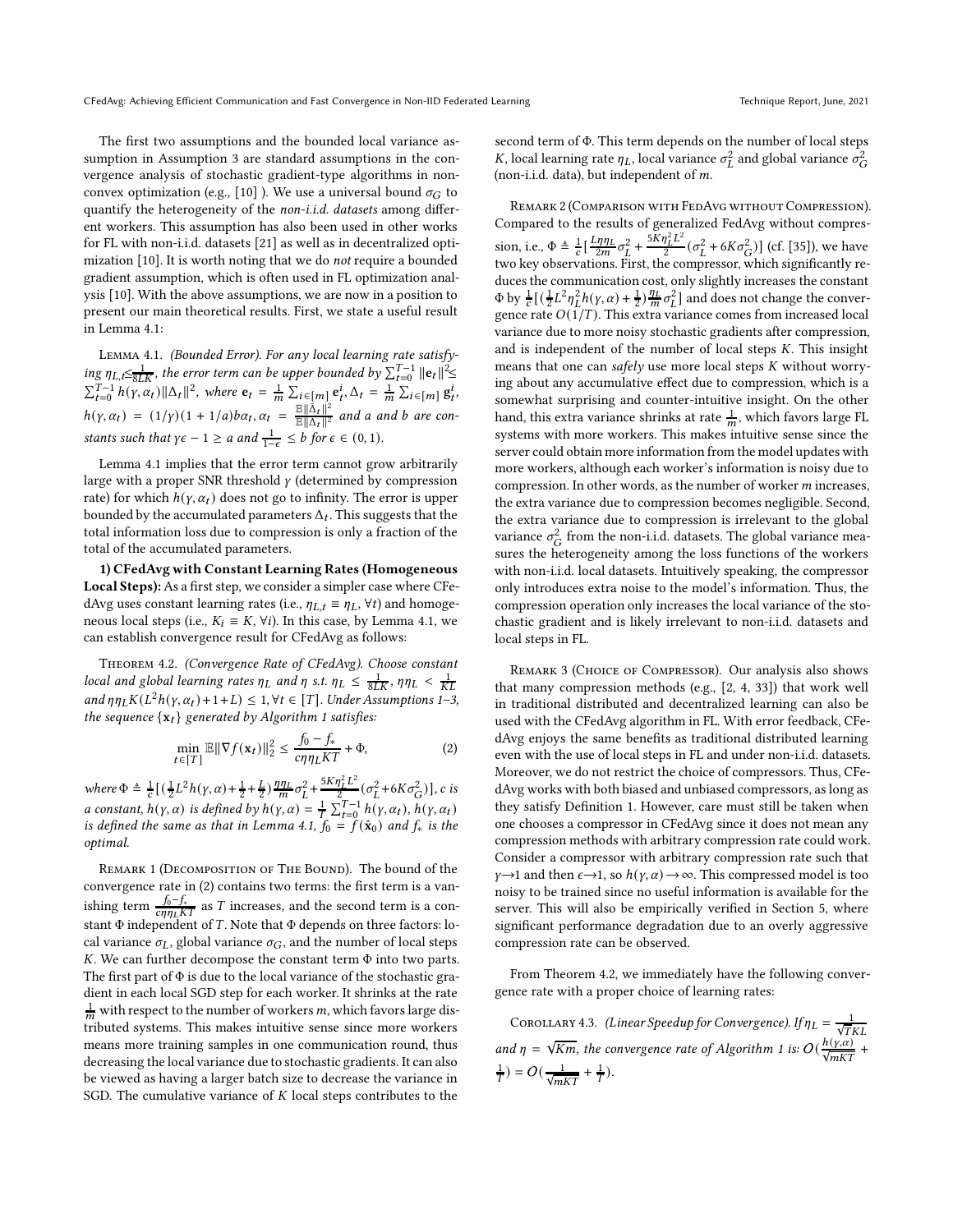REMARK 4. With a proper SNR-threshold  $\gamma$  such that  $h(\gamma, \alpha) =$  $O(1)$ , CFedAvg achieves a linear speedup for convergence for noni.i.d. datasets, i.e.,  $O(\frac{1}{\sqrt{mKT}})$  convergence rate for  $\overline{T} \ge mK$ . This matches the convergence rate in distributed learning and FL without compression [\[10](#page-8-2), [11,](#page-8-15) [35,](#page-8-16) [37\]](#page-8-40), indicating CFedAvg achieves high communication efficiency while not sacrificing learning accuracy in FL. When degenerating to i.i.d. case, CFedAvg still achieves the linear speedup effect, matching the results of previous work in distributed and decentralize learning [\[14,](#page-8-12) [30](#page-8-37)]. The most related work to this paper is Qsparse-local-SGD [\[3](#page-8-35)], which combines unbiased quantization, sparsification and local steps together and is able to recover or generalize other compression methods. It achieves  $O(\frac{1}{\sqrt{mKT}}+\frac{mK}{T})$  convergence, implying a linear speedup for  $T \geq$  $m^3 K^3$ . However, for large systems (*m*) and large local steps (*K*), their  $T$  will be very large. Besides a better convergence rate in this paper, we have a weak assumption (no bounded gradient assumption). Challenges from this relaxed assumption are addressed in Section [4.3.](#page-5-0)

2) CFedAvg with Decaying Learning Rates (Homogeneous Local Steps): We can see from Corollary [4.3](#page-4-3) that the choice of constant learning rate requires knowledge of time horizon  $T$  before running the algorithm, which may not be available in practice. In other words, the constant-learning-rate version of CFedAvg is not an "anytime" algorithm. To address this limitation, we propose CFedAvg with decaying learning rate, which is an anytime algorithm.

<span id="page-5-2"></span>Theorem 4.4. (Convergence with Decaying Learning Rate). Choose decaying local learning rate  $\eta_{L,t}$  and constant global learning rates  $\eta$ s.t.  $\eta_{L,t} \leq \frac{1}{8LK}$ ,  $\eta \eta_{L,t} < \frac{1}{KL}$  and  $\eta \eta_{L,t} K(L^2 h(\gamma, \alpha_t) + 1 + L) \leq 1, \forall t \in [T]$ . Under Assumptions [1](#page-3-4)-3, the sequence  $\{x_t\}$  generated by Algorithm 1 satisfies:

$$
\mathbb{E}\|\nabla f(\mathbf{z})\|_2^2 \le \frac{f_0 - f_*}{c\eta K H_T} + \Phi,\tag{3}
$$

where  $\Phi \triangleq (\frac{1}{2}L^2h(\gamma,\alpha)+\frac{1}{2}+\frac{L}{2})\frac{\eta}{cm}$  $\frac{\eta}{cmH_T}\sigma_L^2 \sum_{t=0}^{T-1} \eta_{L,t}^2 + \frac{5KL^2}{2cH_T}(\sigma_L^2 +$  $6K\sigma_G^2$ )  $\sum_{t=0}^{T-1}\eta_{L,t}^3$ ,  $H_T = \sum_{t=0}^{T-1}\eta_{L,t}$  and  $\mathbf{z}$  is sampled from  $\{\mathbf{x}_t\}$ ,  $\forall t \in$ [T] with probability  $\mathbb{P}[\mathbf{z} = \mathbf{x}_t] = \frac{\eta_{L,t}}{H_T}$  $\frac{q_{L,t}}{H_T}$ . Other parameters are defined the same as Theorem [4.2.](#page-4-2)

<span id="page-5-4"></span>COROLLARY 4.5. Let  $\eta_L = \frac{1}{\sqrt{t+aKL}}$  (constant  $a > 0$ ) and  $\eta = \sqrt{Km}$ , the convergence rate of Algorithm [1](#page-3-4) is:  $\tilde{O}(\frac{1}{\sqrt{mKT}}) + O(\frac{1}{\sqrt{T}})$ .

REMARK 5. When  $h(\gamma, \alpha)$  is a constant, our CFedAvg algorithm achieves  $O(\frac{1}{\sqrt{mKT}}\ln(T)+\frac{1}{\sqrt{T}})$  convergence rate, which is slower than that with constant learning rates. However, it is still better than  $O(1/\ln(T))$  proved in Qsparse-local-SGD [\[3\]](#page-8-35).

3) CFedAvg with Heterogeneous Local Steps (Constant Learning Rates): In practice, FL systems are often formed by heterogeneous devices with various computing capabilities and resource limits (e.g., computation speed, memory size). Hence, fixing the same number of local steps at all workers results in: i) fast workers being idle after finishing computation in each round and thus wasting resources and ii) slow workers being stragglers in the FL system. Next, we show that it is possible to perform heterogeneous

local steps among workers in CFedAvg while still offering theoretical performance guarantees.

<span id="page-5-3"></span>Theorem 4.6. (Convergence of Heterogeneous Local Steps). Choose constant local and global learning rates  $\eta_L$  and  $\eta$  s.t.  $\eta_L \leq \frac{1}{8LK_i}$ ,  $\eta \eta_L < \frac{1}{K_i L}$ ,  $\forall i \in [m]$  and  $\eta \eta_L (L^2 h(\gamma, \alpha_t) + 1 + L) \leq 1$ ,  $\forall \text{tin}[T]$ . Un-der Assumptions [1](#page-3-4)-3, the sequence  $\{x_t\}$  generated by Algorithm 1 with heterogeneous local steps satisfies:

$$
\min_{t \in [T]} \mathbb{E} \|\nabla f(\mathbf{x}_t)\|_2^2 \le \frac{f_0 - f_*}{c\eta \eta_L T} + \Phi,\tag{4}
$$

where  $\Phi \triangleq \frac{1}{c} \left[ \left( \frac{1}{2} L^2 h(\gamma, \alpha) + \frac{1}{2} + \frac{L}{2} \right) \frac{\eta \eta_L}{m^2} \sum_{i=1}^m \frac{1}{K_i} \sigma_L^2 + \frac{5 \eta_L^2 L^2}{2} \right]$  $\frac{L^L}{2}$   $\frac{1}{m}$   $\sum_{i=1}^m K_i$  $(\sigma_{L}^{2}$ +6 $K_{i}\sigma_{G}^{2})$ ]. Other parameters are defined the same as Theorem [4.2.](#page-4-2)

<span id="page-5-1"></span>COROLLARY 4.7. (Linear Speedup with Heterogeneous Local Steps). Let  $\eta_L = \frac{1}{\sqrt{T_L}}$  and  $\eta = \sqrt{\frac{K_{min}}{M}}$ . The convergence rate of Algo- $\frac{1}{\sqrt{TL}}$   $\frac{1}{\sqrt{TL}}$  and  $\frac{1}{\sqrt{TL}}$  is  $\frac{1}{\sqrt{TL}}$  in  $\frac{1}{\sqrt{TL}}$  in  $\frac{1}{\sqrt{TL}}$  in  $\frac{1}{\sqrt{TL}}$  in  $\frac{1}{\sqrt{TL}}$  in  $\frac{1}{\sqrt{TL}}$  in  $\frac{1}{\sqrt{TL}}$  in  $\frac{1}{\sqrt{TL}}$  in  $\frac{1}{\sqrt{TL}}$  in  $\frac{1}{\sqrt{TL}}$  in  $\frac{1}{\sqrt{TL}}$  in is:  $O(\frac{1}{\sqrt{mK_{min}T}}) + O(\frac{K_{max}^2}{T})$ , where  $K_{min} = \min_{i \in [m]} \{K_i\}$  and  $K_{max} = \max_{i \in [m]} \{K_i\}.$ 

Remark 6. Allowing heterogeneous local steps at different workers entails efficient FL implementations in practice. Specifically, instead of waiting for all workers to finish the same number of local steps, the server can broadcast a periodic "time-out" signal to all workers to interrupt their local updates. All worker can simply submit their current computation results even if they are in different stages in their local updates. We can see from Corollary [4.7](#page-5-1) that CFedAvg with heterogeneous local steps can still achieve the same linear speedup for convergence  $O(\frac{1}{\sqrt{mK_{min}T}})$  for  $T \geq mK_{min}K_{max}^4$ , while having the flexibility of choosing different number of local steps at each worker. Although this result is for CFedAvg, our theoretical analysis is general and can be applied to uncompressed FL algorithms (e.g., FedAvg) to allow heterogeneous  $K_i^t$ ,  $\forall i \in [m]$ .

To our knowledge, our work is the first to show that performing heterogeneous local steps among workers still achieves theoretical performance guarantees for FL. We note that, in asynchronous Qsparse-local-SGD [\[3\]](#page-8-35), the workers synchronize with the server at different times based on the workers, but it is required that each worker follows the same rate and performs the same local steps. Rizk et al. [\[22](#page-8-41)] proposed dynamic federated learning (without compression) to use heterogeneous local steps at each worker. But they require the local steps to be known in advance in order to scale the gradient in each local step. For our CFedAvg,  $K_i$  can be set in an ad-hoc fashion without being known in advance.

#### <span id="page-5-0"></span>4.3 Proof of the Main Results

PROOF SKETCH FOR THEOREM [4.2.](#page-4-2) Due to space limitation, we only provide a proof sketch here. For convenience, we define the following notation:  $e_t \triangleq \frac{1}{m} \sum_{i=1}^m e_t^i$ ,  $\hat{x}_t \triangleq x_t + \eta e_t$  and  $\Delta_t =$  $\frac{1}{m} \sum_{i \in [m]} \Delta_i^i = \frac{1}{m} \sum_{i \in [m]} g_t^i$ . Note that we do not assume bounded gradients, which poses two challenges. One key difficulty is to bound the error feedback term  $e_t^i$ ,  $\forall i \in [m]$  due to the compression.  $e_t^i$  cannot be bounded in this fashion if the bounded gradient assumption is relaxed. In our analysis, we manage to bound  $\mathbf{e}_t$  rather than  $\mathbf{e}_t^i$  individually. By using  $\|\mathbf{e}_t\|^2 = \left\|\frac{1}{m} \sum_{i=1}^m \mathbf{e}_t^i\right\|^2 \leq$  $\frac{1}{m}\sum_{i=1}^{m} \left\| \mathbf{e}_t \right\|^2 = \left\| \bar{\mathbf{e}}_t \right\|^2$  and the recursion  $\left\| \bar{\mathbf{e}}_t \right\|^2 \leq (1/\gamma) \frac{1}{\epsilon} \left\| \bar{\mathbf{e}}_{t-1} \right\|^2 +$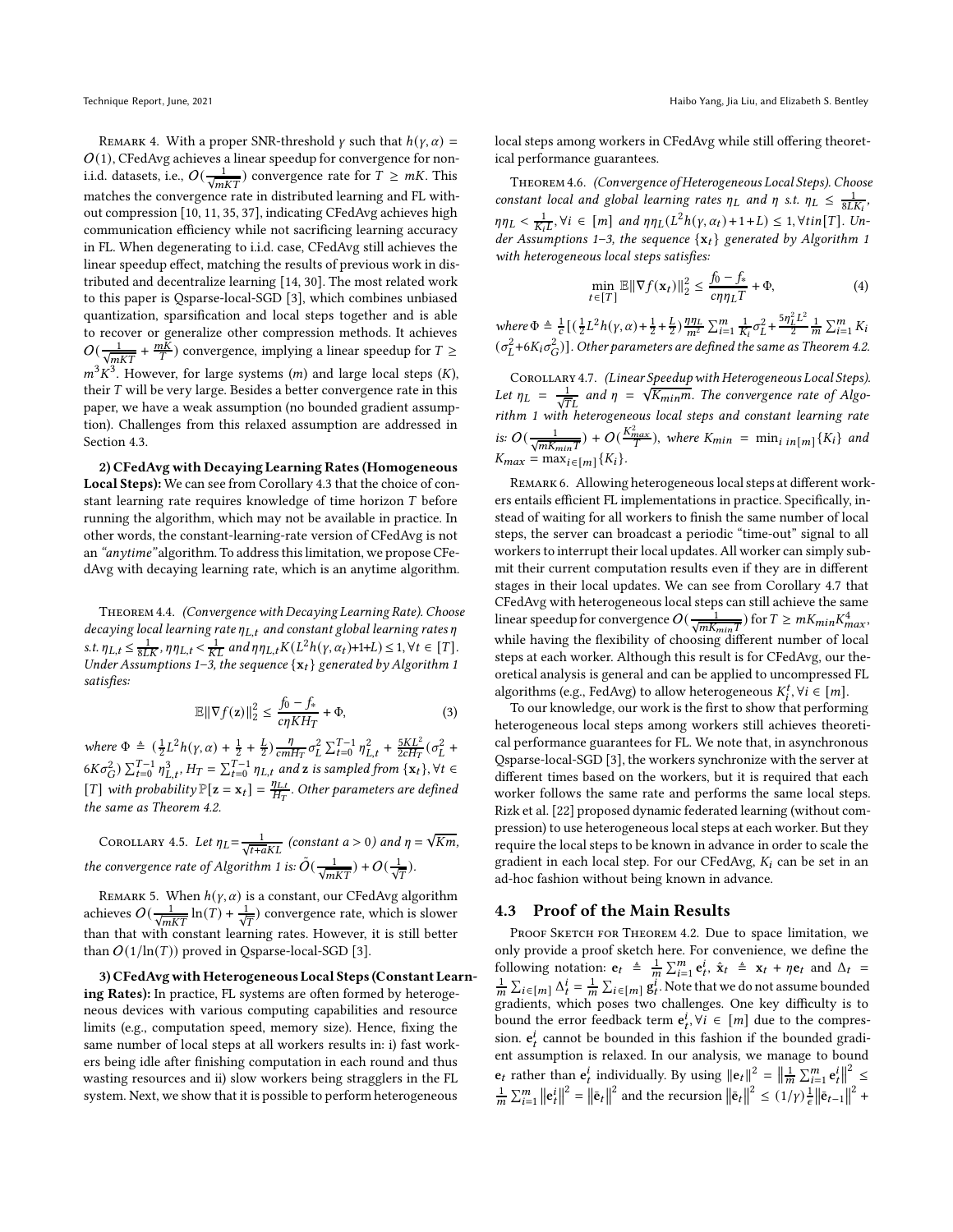$(1/\gamma) \frac{1}{1-\epsilon} ||\bar{\Delta}_{t-1}||^2$ , where  $||\bar{\Delta}_{t}||^2 = \frac{1}{m} \sum_{i=1}^{m} ||\Delta_{t}^{i}||^2$ ,  $\sum_{t=0}^{T-1} ||\mathbf{e}_{t}||^2$  can be bounded in Lemma [4.1.](#page-4-0) Second, the lack of bounded gradient assumption also results in difficulty in bounding the model drift stemming from the non-i.i.d. datasets and the increase of the local steps, i.e.,  $||\mathbf{x}_i - \bar{\mathbf{x}}||$ ,  $\forall i \in [m]$ , where  $\bar{\mathbf{x}} = \frac{1}{m} \sum_{i=1}^{m} \mathbf{x}_i$ . To address this challenge, we derive the recursive relation based on communication round instead of local steps. Thanks to the virtual variable  $\hat{\mathbf{x}}_t,$ we have the recursive relation of  $\hat{\mathbf{x}}_t$ :  $\hat{\mathbf{x}}_{t+1} = \hat{\mathbf{x}}_t + \eta \Delta_t$ , where t is the index of communication round.

After addressing these two challenges, Assumption [1](#page-3-6) yields percommunication-round descent as follows:

$$
\mathbb{E}_t f(\hat{\mathbf{x}}_{t+1}) - f(\hat{\mathbf{x}}_t) \leq \underbrace{\mathbb{E}_t \left\langle \nabla f(\hat{\mathbf{x}}_t), \eta \Delta_t \right\rangle}_{A_1} + \frac{L\eta^2}{2} \underbrace{\mathbb{E}_t ||\Delta_t||^2}_{A_2}.
$$
 (5)

For  $A_1$ , the first step is to transform variable  $\hat{\mathbf{x}}_t$  to  $\mathbf{x}_t$  since only  $\mathbf{x}_t$  is involved in the update. Towards this end, we have:

$$
A_1 \leq \mathbb{E}_t \Big[ \frac{1}{2} L^2 \eta^2 \|\mathbf{e}_t\|^2 + \frac{1}{2} \eta^2 \|\Delta_t\|^2 - K \eta \eta_L \|\nabla f(\mathbf{x}_t)\|^2
$$
  
+  $\eta \big\langle \nabla f(\mathbf{x}_t), \Delta_t + K \eta_L \nabla f(\mathbf{x}_t) \big\rangle \Big].$  (6)

Further bounding the last term of equation [\(6\)](#page-6-1), we have:

$$
A_1 \leq \mathbb{E}_t \Big[ \frac{1}{2} L^2 \eta^2 ||\mathbf{e}_t||^2 + \frac{1}{2} \eta^2 ||\Delta_t||^2 \Big] - K \eta \eta_L ||\nabla f(\mathbf{x}_t)||^2
$$
  
+  $\eta \eta_L K \big( \frac{1}{2} + 15K^2 \eta_L^2 L^2 \big) ||\nabla f(\mathbf{x}_t)||^2 + \frac{5 \eta K^2 \eta_L^3 L^2}{2} \times$   
 $(\sigma_L^2 + 6K\sigma_G^2) - \frac{\eta \eta_L}{2Km^2} \mathbb{E}_t \Big\| \sum_{i=1}^m \sum_{k=0}^{K-1} \nabla F_i(\mathbf{x}_{t,k}^i) \Big\|^2.$  (7)

For  $A_2$ , by using  $\mathbb{E}[\|\mathbf{x}\|^2] = \mathbb{E}[\|\mathbf{x}-\mathbb{E}[\mathbf{x}]\|^2] + \|\mathbb{E}[\mathbf{x}]\|^2$  to decompose  $\Delta_t$  and assumption [3,](#page-3-5) we have:

<span id="page-6-3"></span>
$$
A_2 = \mathbb{E}_t[\|\Delta_t\|^2] \le \frac{K\eta_L^2}{m}\sigma_L^2 + \frac{\eta_L^2}{m^2}\|\sum_{i=1}^m\sum_{k=0}^{K-1} \nabla F_i(\mathbf{x}_{t,k}^i)\|^2. \tag{8}
$$

Combining [\(7\)](#page-6-2) and [\(8\)](#page-6-3),  $\mathbb{E}_t \big\| \sum_{i=1}^m \sum_{k=0}^{K-1} \nabla F_i(\mathbf{x}_{t,k}^i) \big\|^2$  is canceled with proper learning rates. Then, we simplify  $(5)$  as:

$$
\begin{aligned} \mathbb{E}f(\hat{\mathbf{x}}_{t+1}) - \nabla f(\hat{\mathbf{x}}_t) &\leq (\frac{1}{2}L^2\eta^2 h(\gamma,\alpha_t) + \frac{1}{2}\eta^2 + \frac{L\eta^2}{2})\frac{K\eta_L^2}{m}\sigma_L^2 \\ &- c\eta\eta_L K \|\nabla f(x_t)\|^2 + \frac{5\eta K^2\eta_L^3 L^2}{2} (\sigma_L^2 + 6K\sigma_G^2). \end{aligned}
$$

Telescoping and rearranging yields the stated result.

Theorems [4.4](#page-5-2) and [4.6](#page-5-3) can also be proved in a similar fashion.

# <span id="page-6-0"></span>5 EXPERIMENTAL RESULTS

1) Experiment Settings: 1-a) Datasets and Models: We use three datasets (non-i.i.d. version) in FL settings, including MNIST, Fashion-MNIST and CIFAR-10 . Each of these three datasets contains 10 different classes of items. To induce non-i.i.d. datasets, we partition the data based on the classes of items  $(p)$  contained in these datasets. By doing so, we can use the number of classes in worker's local dataset, denoted as  $p$ , to control the non-i.i.d. level of the datasets quantitatively. We set four levels of non-i.i.d. datasets for comparison:  $p = 1, 2, 5$ , and 10. We distribute the dataset among  $m = 100$  workers randomly and evenly in a class-based manner,

<span id="page-6-5"></span><span id="page-6-4"></span>

<span id="page-6-2"></span><span id="page-6-1"></span>Figure 1: Test accuracy (left: MNIST, right: CIFAR-10). The non-i.i.d. levels are  $p = 10, 5, 2, 1$  from top to bottom.

such that the local dataset at each worker contains only a subset of classes of items with the same number of training/test samples. We experiment two learning models: i) convolution neural network (CNN) (architecture is detailed in our online technical report) on MNIST and Fashion-MNIST, and ii) ResNet-18 on CIFAR-10. 1-b) Compressors: We consider two compression methods: i) Top-k sparsification and ii) random dropping (RD)  $[1, 27]$  $[1, 27]$ . For a given vector **x**, Top- $k$  sparsification compresses x by retaining  $k$  elements of this vector that have the largest absolute value and setting others to zero, while RD randomly drops each component with a fixed probability. we use a constant compression parameter  $comp \in (0, 1]$ to represent the compression rate. 1-c) Hyper-parameters: We set the default hyper-parameters as follows: the number of workers  $m=100$ , local learning rate  $\eta_L=0.1$ , global learning rate  $\eta=1.0$ , batch size  $B=64$ , local steps  $K=10$  epochs, total rounds  $T=100$  for MNIST and Fashion-MNIST and  $T=200$  for CIFAR-10.

2) Numerical Results: We now present two types of experimental results. The first is to show the effectiveness of our CFedAvg algorithm with significant communication reduction. The second is to evaluate the importance of error feedback. We only show a part of results due to space limitation.

2-a) Effectiveness of Compressors: As shown in Fig. [1,](#page-6-5) the figures are for test accuracy versus communication rounds of MNIST in the left column and CIFAR-10 in the right colomn. We can see that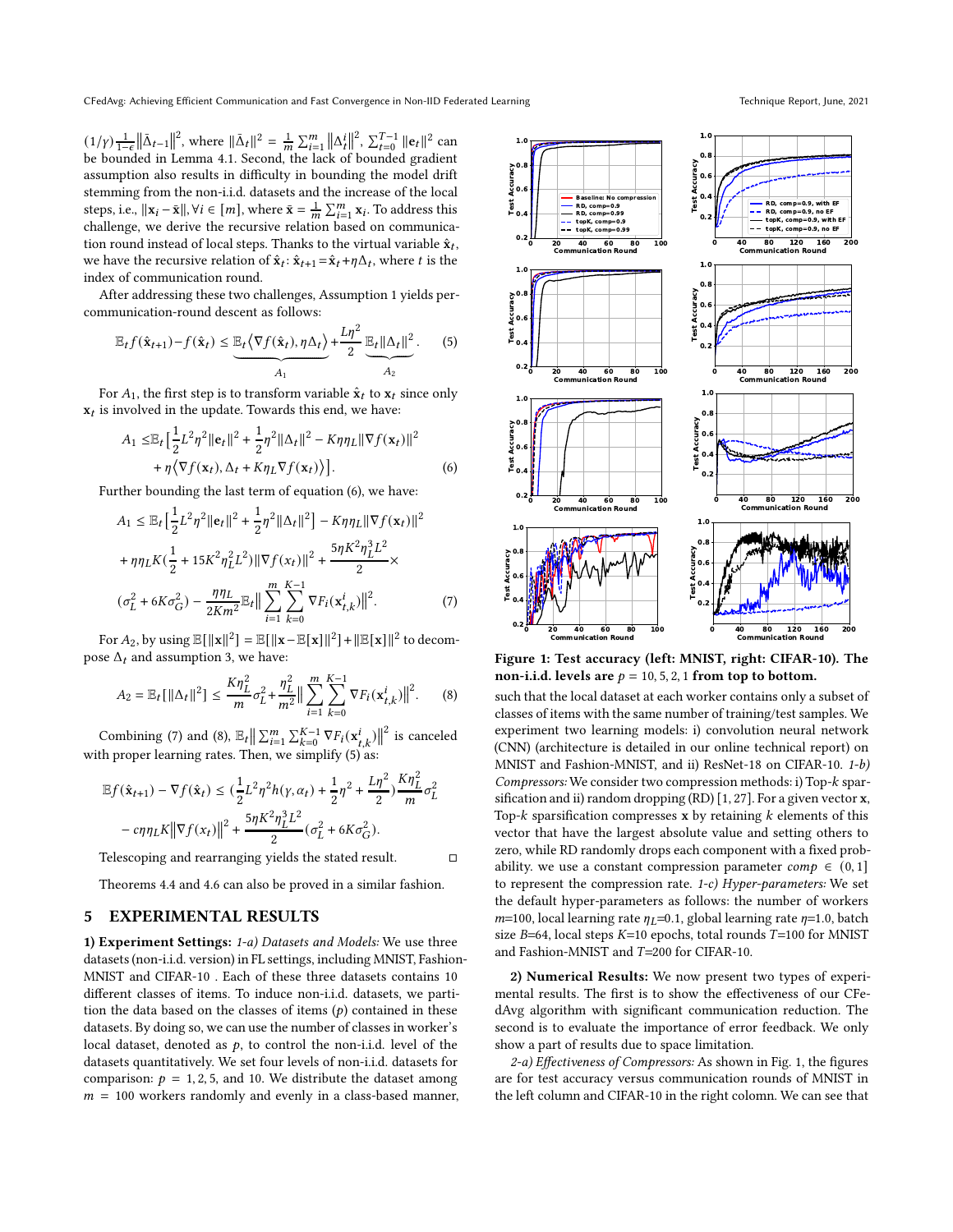<span id="page-7-1"></span>

Figure 2: Comparison of test accuracy with same communication load for  $p = 5$ . The unit of the communication budget is the model size.

our CFedAvg algorithm with two compressors converges for all heterogeneity levels of non-i.i.d. datasets from top ( $p = 10$ ) to bottom ( $p = 1$ ). For the random dropping (RD) method, it becomes worse from  $comp = 0.9$  to  $comp = 0.99$ . While for Top- $k$  method, both cases ( $comp = 0.9$  and  $comp = 0.99$ ) can achieve almost the same convergence speed comparable to that without any compression. This indicates that we can reduce the communication cost in each communication round by about 99% with Top- $k$  for MNIST, i.e., we only need to transmit 1% of coordinates in the gradient vector without significantly sacrificing the convergence rate. This will greatly facilitates FL on such communication-constrained devices. Another interesting observation is that the compression methods (with error feedback) help stabilize the training process for non-i.i.d. case. Compared with i.i.d. datasets, the training curve is zigzagging for non-i.i.d. case. As the heterogeneity level of noni.i.d. datasets increases, this zigzagging phenomena of the curves is more pronounced as shown in the figures, which we believe is an inherent feature of non-i.i.d. dataset in FL. Meanwhile, the learning curves are smoother with compression and error feedback, partic-ularly with highly non-i.i.d. datasets, see Fig. [1](#page-6-5) ( $p = 1$ ). The intuition is that the compressor could filter some noises that lead to the instability of the learning curve due to model heterogeneity among workers originated from the non-i.i.d. datasets and local steps. However, this appears to require proper compression rate comp based on the compression method. We do not rule out the possibility of mutual interactions that lead to poor performance between the compression and non-i.i.d. datasets.

In addition, we compare the test accuracy based on the same uplink communication budgets (the model size as the unit) among different compression methods under non-i.i.d. datasets  $p = 5$  in Fig. [2.](#page-7-1) The baseline is the FedAvg with a single local step and no compression. Consistent with previous work [\[19,](#page-8-9) [20\]](#page-8-5), both compressors and local update steps are effective to reduce communication cost, confirming our theoretical analysis.

2-b) Importance of Error Feedback: Although it is a natural idea to apply those compression methods that have been proved to be useful in traditional distributed learning to FL, there could be a significant information loss if one uses these compressors naively. It has been shown that the learning performance is poor without error feedback in compression under i.i.d. datasets [\[12,](#page-8-36) [28\]](#page-8-20). This conclusion is confirmed in our experiments as shown in right column of Fig. [1,](#page-6-5) where we observe the gap between cases with and without error feedback (EF) under i.i.d. case ( $p = 10$ ). As the heterogeneity degree of non-i.i.d. datasets increases from  $p = 10$  to  $p = 1$ , the gap becomes larger and is no longer negligible. It is

<span id="page-7-2"></span>

Figure 3: Mean of the norms of  $\frac{1}{m}\sum_{i=1}^{100} ||\Delta_t^i||^2$  and the error term  $\frac{1}{m}\sum_{i=1}^{100}\|\mathbf{e}_t^i\|^2$  for the ResNet-18 on CIFAR-10.

obvious that both compression methods, RD and Top-k, perform better with error feedback in Fig. [1.](#page-6-5) This indicates the significant impact of error feedback. If naively applying compression, a huge amount of information could be lost, thus resulting in poor performance.

With error feedback, the error term accumulates the information that is not transmitted to the parameter server in the current communication round and then compensates the gradients in the next communication round. This is verified in Fig. [3,](#page-7-2) which shows the mean of gradient norm changes  $\frac{1}{m} \sum_{i=1}^{m} ||\Delta_t^{\overline{i}}||^2$  and the error term  $\frac{1}{m} \sum_{i=1}^{m} ||\mathbf{e}_t^i||^2$  for the total worker number  $m = 100$ . One key observation is that the error term is bounded under appropriate compression methods and compression rates, which is usually several times of the gradient change term in general. Under the same condition, the error term is much larger with aggressive compression rate. With an overly aggressive compression (e.g., Fig. [3](#page-7-2) with  $comp = 0.99$ , the error term continues to grow. Thus, in general, error feedback guarantees not too much information is dropped due to compression, verifying our theoretical analysis. It has been shown that error feedback is effective in distributed/decentralized learning [\[12,](#page-8-36) [14,](#page-8-12) [28\]](#page-8-20). In this paper, we show that its effectiveness continues to hold in non-i.i.d. compressed FL.

#### <span id="page-7-0"></span>6 CONCLUSION

In this paper, we proposed a communication-efficient algorithmic framework called CFedAvg for FL on non-i.i.d. datasets. CFedAvg works with general (biased/unbiased) SNR-constrained compressors to reduce the communication cost and other techniques to accelerate the training. Theoretically, we analyzed the convergence rates of CFedAvg for non-convex functions with constant learning and decaying learning rates. The convergence rates of CFedAvg match that of distributed/federated learning without compression, thus achieving high communication efficiency while not significantly sacrificing learning accuracy in FL. Furthermore, we extended CFedAvg to heterogeneous local steps with convergence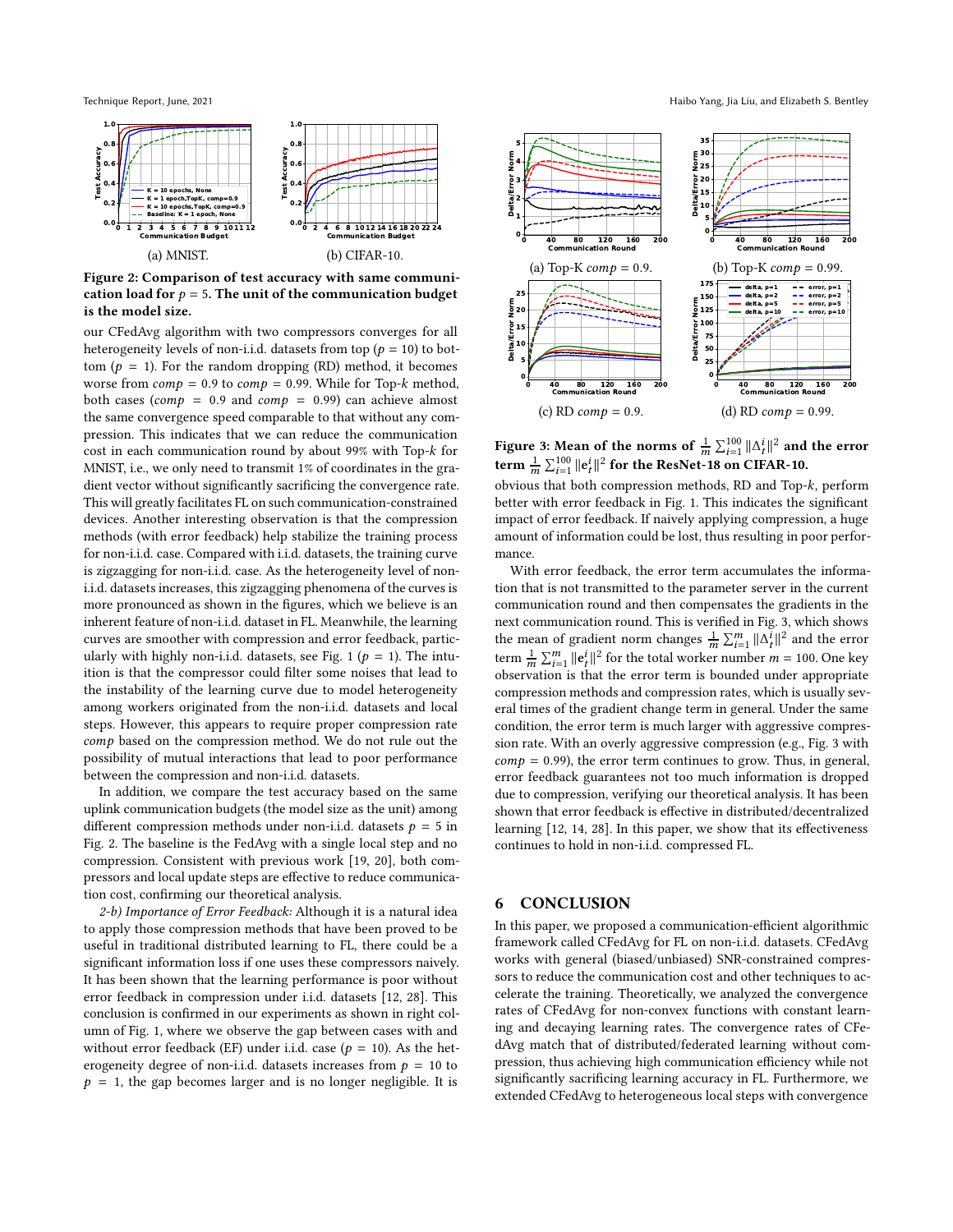guarantees, which allows different workers perform different numbers of local steps to better adapt to their own circumstances. Our key observation is that the noise/variance introduced by compressors does not affect the overall convergence rate order for noni.i.d. FL. We verified the effectiveness of our CFedAvg algorithm on three datasets with two gradient compression schemes of different compression ratios. Our results contribute to the first step toward developing advanced compression methods for communication-efficient FL.

# **REFERENCES**

- <span id="page-8-7"></span>[1] Alham Fikri Aji and Kenneth Heafield. 2017. Sparse communication for distributed gradient descent. arXiv preprint arXiv:1704.05021 (2017).
- <span id="page-8-31"></span>[2] Dan Alistarh, Demjan Grubic, Jerry Li, Ryota Tomioka, and Milan Vojnovic. 2017. QSGD: Communication-efficient SGD via gradient quantization and encoding. In Advances in Neural Information Processing Systems. 1709–1720.
- <span id="page-8-35"></span>[3] Debraj Basu, Deepesh Data, Can Karakus, and Suhas N Diggavi. 2020. Qsparselocal-SGD: Distributed SGD with quantization, sparsification, and local computations. IEEE Journal on Selected Areas in Information Theory 1, 1 (2020), 217–226.
- <span id="page-8-6"></span>[4] Jeremy Bernstein, Yu-Xiang Wang, Kamyar Azizzadenesheli, and Anima Anandkumar. 2018. signSGD: Compressed optimisation for non-convex problems. arXiv preprint arXiv:1802.04434 (2018).
- <span id="page-8-14"></span>[5] Ofer Dekel, Ran Gilad-Bachrach, Ohad Shamir, and Lin Xiao. 2012. Optimal distributed online prediction using mini-batches. The Journal of Machine Learning Research 13 (2012), 165–202.
- <span id="page-8-34"></span>[6] Nikoli Dryden, Tim Moon, Sam Ade Jacobs, and Brian Van Essen. 2016. Communication quantization for data-parallel training of deep neural networks. In 2016 2nd Workshop on Machine Learning in HPC Environments (MLHPC). IEEE, 1–8.
- <span id="page-8-3"></span>[7] Kaiming He, Xiangyu Zhang, Shaoqing Ren, and Jian Sun. 2016. Deep residual learning for image recognition. In Proceedings of the IEEE conference on computer vision and pattern recognition. 770–778.
- <span id="page-8-24"></span>[8] Li Huang, Yifeng Yin, Zeng Fu, Shifa Zhang, Hao Deng, and Dianbo Liu. 2018. Loadaboost: Loss-based adaboost federated machine learning on medical data. arXiv preprint arXiv:1811.12629 (2018).
- <span id="page-8-25"></span>[9] Eunjeong Jeong, Seungeun Oh, Hyesung Kim, Jihong Park, Mehdi Bennis, and Seong-Lyun Kim. 2018. Communication-efficient on-device machine learning: Federated distillation and augmentation under non-iid private data. arXiv
- <span id="page-8-2"></span>preprint arXiv:1811.11479 (2018). [10] Peter Kairouz, H Brendan McMahan, Brendan Avent, Aurélien Bellet, Mehdi Bennis, Arjun Nitin Bhagoji, Keith Bonawitz, Zachary Charles, Graham Cormode, Rachel Cummings, et al. 2019. Advances and open problems in federated learning. arXiv preprint arXiv:1912.04977 (2019).
- <span id="page-8-15"></span>[11] Sai Praneeth Karimireddy, Satyen Kale, Mehryar Mohri, Sashank J Reddi, Sebastian U Stich, and Ananda Theertha Suresh. 2019. SCAFFOLD: Stochastic controlled averaging for on-device federated learning. arXiv preprint arXiv:1910.06378 (2019).
- <span id="page-8-36"></span>[12] Sai Praneeth Karimireddy, Quentin Rebjock, Sebastian U Stich, and Martin Jaggi. 2019. Error feedback fixes signsgd and other gradient compression schemes. arXiv preprint arXiv:1901.09847 (2019).
- <span id="page-8-17"></span>[13] Ahmed Khaled, Konstantin Mishchenko, and Peter Richtárik. 2019. Better Communication Complexity for Local SGD. arXiv preprint arXiv:1909.04746 (2019).
- <span id="page-8-12"></span>[14] Anastasia Koloskova, Tao Lin, Sebastian U Stich, and Martin Jaggi. 2019. Decentralized deep learning with arbitrary communication compression. arXiv preprint arXiv:1907.09356 (2019).
- <span id="page-8-0"></span>[15] He Li, Kaoru Ota, and Mianxiong Dong. 2018. Learning IoT in edge: Deep learning for the Internet of Things with edge computing. IEEE network 32, 1 (2018),  $96 - 101$ .
- <span id="page-8-13"></span>[16] Tian Li, Anit Kumar Sahu, Manzil Zaheer, Maziar Sanjabi, Ameet Talwalkar, and Virginia Smith. 2018. Federated optimization in heterogeneous networks. arXiv preprint arXiv:1812.06127 (2018).
- <span id="page-8-29"></span>[17] Xiang Li, Kaixuan Huang, Wenhao Yang, Shusen Wang, and Zhihua Zhang. 2019. On the convergence of fedavg on non-iid data. arXiv preprint arXiv:1907.02189 (2019).
- <span id="page-8-18"></span>[18] Tao Lin, Sebastian U Stich, Kumar Kshitij Patel, and Martin Jaggi. 2018. Don't Use Large Mini-Batches, Use Local SGD. arXiv preprint arXiv:1808.07217 (2018).
- <span id="page-8-9"></span>[19] Yujun Lin, Song Han, Huizi Mao, Yu Wang, and William J Dally. 2017. Deep gradient compression: Reducing the communication bandwidth for distributed training. arXiv preprint arXiv:1712.01887 (2017).
- <span id="page-8-5"></span>[20] H Brendan McMahan, Eider Moore, Daniel Ramage, Seth Hampson, et al. 2016. Communication-efficient learning of deep networks from decentralized data. arXiv preprint arXiv:1602.05629 (2016).
- <span id="page-8-39"></span>[21] Sashank Reddi, Zachary Charles, Manzil Zaheer, Zachary Garrett, Keith Rush, Jakub Konecny, Sanjiv Kumar, and H Brendan McMahan. 2020. Adaptive Federated Optimization. arXiv preprint arXiv:2003.00295 (2020).
- <span id="page-8-41"></span>[22] Elsa Rizk, Stefan Vlaski, and Ali H Sayed. 2020. Dynamic federated learning. arXiv preprint arXiv:2002.08782 (2020).
- <span id="page-8-26"></span>[23] Felix Sattler, Simon Wiedemann, Klaus-Robert Müller, and Wojciech Samek. 2019. Robust and communication-efficient federated learning from non-iid data. IEEE transactions on neural networks and learning systems (2019).
- <span id="page-8-1"></span>[24] Weisong Shi, Jie Cao, Quan Zhang, Youhuizi Li, and Lanyu Xu. 2016. Edge computing: Vision and challenges. IEEE internet of things journal 3, 5 (2016), 637–646.
- <span id="page-8-4"></span>[25] Karen Simonyan and Andrew Zisserman. 2014. Very deep convolutional networks for large-scale image recognition. arXiv preprint arXiv:1409.1556 (2014).
- <span id="page-8-19"></span>[26] Sebastian U Stich. 2018. Local SGD converges fast and communicates little. arXiv preprint arXiv:1805.09767 (2018).
- <span id="page-8-38"></span>Sebastian U Stich, Jean-Baptiste Cordonnier, and Martin Jaggi. 2018. Sparsified SGD with memory. In Advances in Neural Information Processing Systems. 4447– 4458.
- <span id="page-8-20"></span>[28] Sebastian U Stich and Sai Praneeth Karimireddy. 2019. The error-feedback framework: Better rates for SGD with delayed gradients and compressed communication. arXiv preprint arXiv:1909.05350 (2019).
- <span id="page-8-32"></span>[29] Nikko Strom. 2015. Scalable distributed DNN training using commodity GPU cloud computing. In Sixteenth Annual Conference of the International Speech Communication Association.
- <span id="page-8-37"></span>[30] Hanlin Tang, Xiangru Lian, Shuang Qiu, Lei Yuan, Ce Zhang, Tong Zhang, and Ji Liu. 2019. DeepSqueeze : Decentralization Meets Error-Compensated Compression. arXiv (2019), arXiv–1907.
- <span id="page-8-21"></span>[31] Jianyu Wang and Gauri Joshi. 2018. Cooperative SGD: A unified framework for the design and analysis of communication-efficient SGD algorithms. arXiv preprint arXiv:1808.07576 (2018).
- <span id="page-8-27"></span>[32] Jianyu Wang, Vinayak Tantia, Nicolas Ballas, and Michael Rabbat. 2019. SlowMo: Improving Communication-Efficient Distributed SGD with Slow Momentum. arXiv preprint arXiv:1910.00643 (2019).
- <span id="page-8-33"></span>[33] Jianqiao Wangni, Jialei Wang, Ji Liu, and Tong Zhang. 2018. Gradient sparsification for communication-efficient distributed optimization. In Advances in Neural Information Processing Systems. 1299–1309.
- <span id="page-8-8"></span>[34] Wei Wen, Cong Xu, Feng Yan, Chunpeng Wu, Yandan Wang, Yiran Chen, and Hai Li. 2017. Terngrad: Ternary gradients to reduce communication in distributed deep learning. In Advances in neural information processing systems. 1509–1519.
- <span id="page-8-16"></span>[35] Haibo Yang, Minghong Fang, and Jia Liu. 2021. Achieving Linear Speedup with Partial Worker Participation in Non-IID Federated Learning. In International Conference on Learning Representations.
- <span id="page-8-30"></span>[36] Haibo Yang, Xin Zhang, Minghong Fang, and Jia Liu. 2020. Adaptive multihierarchical signSGD for communication-efficient distributed optimization. In 2020 IEEE 21st International Workshop on Signal Processing Advances in Wireless Communications (SPAWC). IEEE, 1–5.
- <span id="page-8-40"></span>[37] Hao Yu, Rong Jin, and Sen Yang. 2019. On the linear speedup analysis of communication efficient momentum sgd for distributed non-convex optimization. arXiv preprint arXiv:1905.03817 (2019).
- <span id="page-8-22"></span>[38] Hao Yu, Sen Yang, and Shenghuo Zhu. 2019. Parallel restarted SGD with faster convergence and less communication: Demystifying why model averaging works for deep learning. In Proceedings of the AAAI Conference on Artificial Intelligence, Vol. 33. 5693–5700.
- <span id="page-8-10"></span>[39] Xin Zhang, Minghong Fang, Jia Liu, and Zhengyuan Zhu. 2020. Private and Communication-Efficient Edge Learning: A Sparse Differential Gaussian-Masking Distributed SGD Approach. arXiv preprint arXiv:2001.03836 (2020).
- <span id="page-8-11"></span>[40] Xin Zhang, Jia Liu, Zhengyuan Zhu, and Elizabeth S Bentley. 2020. Communication-efficient network-distributed optimization with differentialcoded compressors. In IEEE INFOCOM 2020-IEEE Conference on Computer Communications. IEEE, 317–326.
- <span id="page-8-28"></span>[41] Yue Zhao, Meng Li, Liangzhen Lai, Naveen Suda, Damon Civin, and Vikas Chandra. 2018. Federated learning with non-iid data. arXiv preprint arXiv:1806.00582 (2018).
- <span id="page-8-23"></span>[42] Fan Zhou and Guojing Cong. 2017. On the convergence properties of a  $K$ -step averaging stochastic gradient descent algorithm for nonconvex optimization. arXiv preprint arXiv:1708.01012 (2017).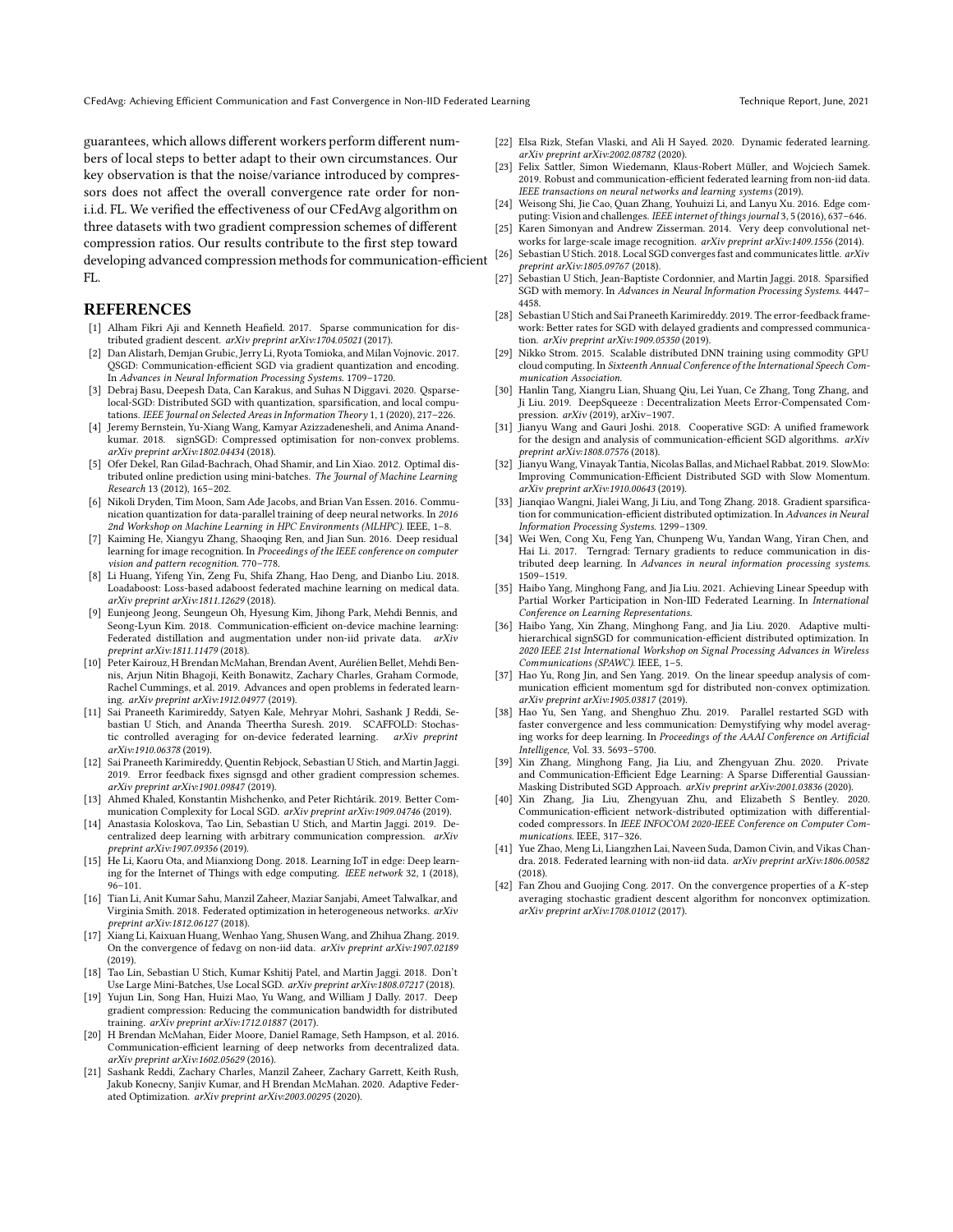#### A APPENDIX I: PROOF

# A.1 Proof of Lemma

Lemma 4.1. (Bounded Error). For any local learning rate satisfying  $\eta_{L,t}\leq \frac{1}{8LK}$ , the error term can be upper bounded by  $\sum_{t=0}^{T-1} ||e_t||^2 \leq$  $\sum_{t=0}^{T-1} h(\gamma, \alpha_t) ||\Delta_t||^2$ , where  $\mathbf{e}_t = \frac{1}{m} \sum_{i \in [m]} \mathbf{e}_t^i$ ,  $\Delta_t = \frac{1}{m} \sum_{i \in [m]} \mathbf{g}_t^i$ ,  $h(\gamma, \alpha_t) = (1/\gamma)(1 + 1/a)b\alpha_t, \alpha_t = \frac{\mathbb{E} \|\tilde{\Delta}_t\|^2}{\mathbb{E} \|\Delta_t\|^2}$  and a and b are constants such that  $\gamma \epsilon - 1 \ge a$  and  $\frac{1}{1-\epsilon} \le b$  for  $\epsilon \in (0,1)$ .

PROOF OF LEMMA [4.1.](#page-4-0) Let  $\|\bar{\mathbf{e}}_t\|^2 = \frac{1}{m} \sum_{i=1}^m \left\|\mathbf{e}_t^i\right\|^2$  and  $\|\bar{\Delta}_t\|^2 =$  $\frac{1}{m}\sum_{i=1}^{m} ||\Delta_t^i||^2$ . First we have:

$$
\|\mathbf{e}_t\|^2 = \left\|\frac{1}{m}\sum_{i=1}^m \mathbf{e}_t^i\right\|^2 \le \frac{1}{m}\sum_{i=1}^m \left\|\mathbf{e}_t^i\right\|^2 = \left\|\bar{\mathbf{e}}_t\right\|^2
$$

That is, we have the bound of  $||{\bf e}_t||^2$  once we can bound  $||{\bf \bar{e}}_t||^2$ .

$$
\|\bar{\mathbf{e}}_{t}\|^{2} = \frac{1}{m} \sum_{i=1}^{m} \|\mathbf{e}_{t}^{i}\|^{2}
$$
  
\n
$$
= \frac{1}{m} \sum_{i=1}^{m} \|\mathbf{P}_{t-1}^{i} - \tilde{\Delta}_{t-1}^{i}\|^{2}
$$
  
\n
$$
\leq \frac{1}{m} \sum_{i=1}^{m} (1/\gamma) \|\mathbf{P}_{t-1}^{i}\|^{2}
$$
  
\n
$$
\leq \frac{1}{m} \sum_{i=1}^{m} (1/\gamma) \|\mathbf{g}_{t-1}^{i} + \mathbf{e}_{t-1}^{i}\|^{2}
$$
  
\n
$$
\leq \frac{a}{m} (1/\gamma) \sum_{i=1}^{m} \left[\frac{1}{1-\epsilon} \|\mathbf{g}_{t-1}^{i}\|^{2} + \frac{1}{\epsilon} \|\mathbf{e}_{t-1}^{i}\|^{2}\right]
$$
  
\n
$$
= (1/\gamma) \left[\frac{1}{\epsilon} \frac{1}{m} \sum_{i=1}^{m} \|\mathbf{e}_{t-1}^{i}\|^{2} + \frac{1}{1-\epsilon} \frac{1}{m} \sum_{i=1}^{m} \|\mathbf{g}_{t-1}^{i}\|^{2}\right]
$$
  
\n
$$
= (1/\gamma) \frac{1}{\epsilon} \|\bar{\mathbf{e}}_{t-1}\|^{2} + (1/\gamma) \frac{1}{1-\epsilon} \|\bar{\Delta}_{t-1}\|^{2},
$$

where  $(a1)$  is due to the definition of the compressor,  $(a2)$  follows from  $||\mathbf{x} + \mathbf{y}||^2 \le \frac{1}{\epsilon} ||\mathbf{x}||^2 + \frac{1}{1-\epsilon} ||\mathbf{y}||^2$ , where  $\epsilon \in (0, 1)$ .

Recursively using this relationship that  $\left\|\bar{\mathbf{e}}_t\right\|^2 \leq (1/\gamma) \frac{1}{\epsilon} \left\|\bar{\mathbf{e}}_{t-1}\right\|^2 +$  $(1/\gamma) \frac{1}{1-\epsilon} \left\| \bar{\Delta}_{t-1} \right\|^2$  and note  $\bar{\mathbf{e}}_0 = 0$ , then we have:

$$
\|\bar{\mathbf{e}}_t\|^2 \leq \sum_{p=0}^{t-1} [(1/\gamma) \frac{1}{\epsilon}]^{t-1-p} (1/\gamma) \frac{1}{1-\epsilon} \|\bar{\Delta}_p\|^2.
$$

Summing from  $t = 0$  to  $t = T - 1$ :

$$
\sum_{t=0}^{T-1} \|\bar{\mathbf{e}}_t\|^2 = \left[ (1/\gamma) \frac{1}{1-\epsilon} \sum_{p=0}^{T-2} ((1/\gamma) \frac{1}{\epsilon})^p \|\bar{\Delta}_0\|^2 \right] \n+ \left[ (1/\gamma) \frac{1}{1-\epsilon} \sum_{p=0}^{T-3} ((1/\gamma) \frac{1}{\epsilon})^p \|\bar{\Delta}_1\|^2 \right] + \cdots \n+ \left[ (1/\gamma) \frac{1}{1-\epsilon} \sum_{p=0}^{1} ((1/\gamma) \frac{1}{\epsilon})^p \|\bar{\Delta}_{T-3}\|^2 \right] \n+ \left[ (1/\gamma) \frac{1}{1-\epsilon} \sum_{p=0}^{0} ((1/\gamma) \frac{1}{\epsilon})^p \|\bar{\Delta}_{T-2}\|^2 \right]
$$

Technique Report, June, 2021 Haibo Yang, Jia Liu, and Elizabeth S. Bentley

$$
\leq (1/\gamma) \frac{1}{1-\epsilon} \sum_{t=0}^{T-1} \sum_{p=0}^{\infty} ((1/\gamma) \frac{1}{\epsilon})^p ||\bar{\Delta}_t||^2
$$
  
\n
$$
\leq (1/\gamma) \frac{1}{1-\epsilon} \sum_{t=0}^{T-1} \sum_{p=0}^{\infty} ((1/\gamma) \frac{1}{\epsilon})^p \alpha_t ||\Delta_t||^2
$$
  
\n
$$
\leq (1/\gamma) \sum_{t=0}^{T-1} (1 + \frac{1}{\gamma \epsilon - 1}) \frac{\alpha_t}{1-\epsilon} ||\Delta_t||^2
$$
  
\n
$$
\leq (1/\gamma)(1 + 1/a) b \sum_{t=0}^{T-1} \alpha_t ||\Delta_t||^2
$$
  
\n
$$
\stackrel{(a4)}{=} \sum_{t=0}^{T-1} h(\gamma, \alpha_t) ||\Delta_t||^2.
$$
 (9)

(*a*3) is due to  $\alpha_t = \frac{\|\bar{\Delta}_t\|^2}{\|\Delta_t\|^2}$  $\frac{\|\Delta_t\|^2}{\|\Delta_t\|^2}$ . For any given  $\gamma > 1$ , we can choose  $\epsilon \in (0, 1)$  such that  $\gamma \epsilon - 1 \ge a$  and  $\frac{1}{1-\epsilon} \le b$  for two constant a and b, which yields ( $a$ 4). ( $a$ 5) follows from the fact that  $h(y, \alpha_t) =$  $(1/y)(1 + 1/a)b\alpha_t$ 

This completes the proof of Lemma [4.1.](#page-4-0)

<span id="page-9-0"></span>LEMMA 1 (ITERATIVE STEP). By letting  $\hat{\mathbf{x}}_t = \mathbf{x}_t + \eta \mathbf{e}_t$ , we show the iterative relationship of  $\hat{\mathbf{x}}_t$  as follows.

$$
\hat{\mathbf{x}}_{t+1} = \hat{\mathbf{x}}_t + \eta \Delta_t.
$$

PROOF OF LEMMA [1.](#page-9-0) We set a set of virtual variables for convenience. Denote  $e_t = \frac{1}{m} \sum_{i=1}^m e_t^i$ ,  $\Delta_t = \frac{1}{m} \sum_{i=1}^m g_t^i$ ,  $\tilde{\Delta}_t = \frac{1}{m} \sum_{i=1}^m \tilde{\Delta}_t^i$  $\frac{1}{m} \sum_{i=1}^{m} C(P_t^i), \hat{\mathbf{x}}_t = \mathbf{x}_t + \eta \mathbf{e}_t.$ 

$$
\hat{\mathbf{x}}_{t+1} = \mathbf{x}_{t+1} + \eta \mathbf{e}_{t+1} \n= \mathbf{x}_{t} + \eta \tilde{\Delta}_{t} + \eta \mathbf{e}_{t+1} \n= \mathbf{x}_{t} + \frac{1}{m} \eta \sum_{i=1}^{m} \tilde{\Delta}_{t}^{i} + \frac{1}{m} \eta \sum_{i=1}^{m} \mathbf{e}_{t+1}^{i} \n= \mathbf{x}_{t} + \frac{1}{m} \eta \sum_{i=1}^{m} \tilde{\Delta}_{t}^{i} + \frac{1}{m} \eta \sum_{i=1}^{m} (\mathbf{P}_{t}^{i} - \tilde{\Delta}_{t}^{i}) \n= \mathbf{x}_{t} + \frac{1}{m} \eta \sum_{i=1}^{m} \mathbf{P}_{t}^{i} \n= \mathbf{x}_{t} + \frac{1}{m} \eta \sum_{i=1}^{m} (\mathbf{g}_{t}^{i} + \mathbf{e}_{t}^{i}) \n= \mathbf{x}_{t} + \frac{1}{m} \eta \sum_{i=1}^{m} \mathbf{e}_{t}^{i} + \frac{1}{m} \eta \sum_{i=1}^{m} \mathbf{g}_{t}^{i} \n= \hat{\mathbf{x}}_{t} + \eta \Delta_{t}.
$$

This completes the proof of Lemma [1.](#page-9-0)

<span id="page-9-1"></span>Lemma 2 (One Communication Round Descent). Choose local and global learning rates  $\eta_L$  and  $\eta$  as  $\eta_L \leq \frac{1}{8LK}$ ,  $\eta \eta_L < \frac{1}{KL}$  and  $\eta \eta_L K(L^2 h(\gamma, \alpha_t) + 1 + L) \leq 1$  $\eta \eta_L K(L^2 h(\gamma, \alpha_t) + 1 + L) \leq 1$  $\eta \eta_L K(L^2 h(\gamma, \alpha_t) + 1 + L) \leq 1$ . Under Assumptions 1[–3,](#page-3-5) one communication round descent of the virtual sequence of outputs  $\{\hat{\mathbf{x}}_t = \mathbf{x}_t + \eta \mathbf{e}_t\}$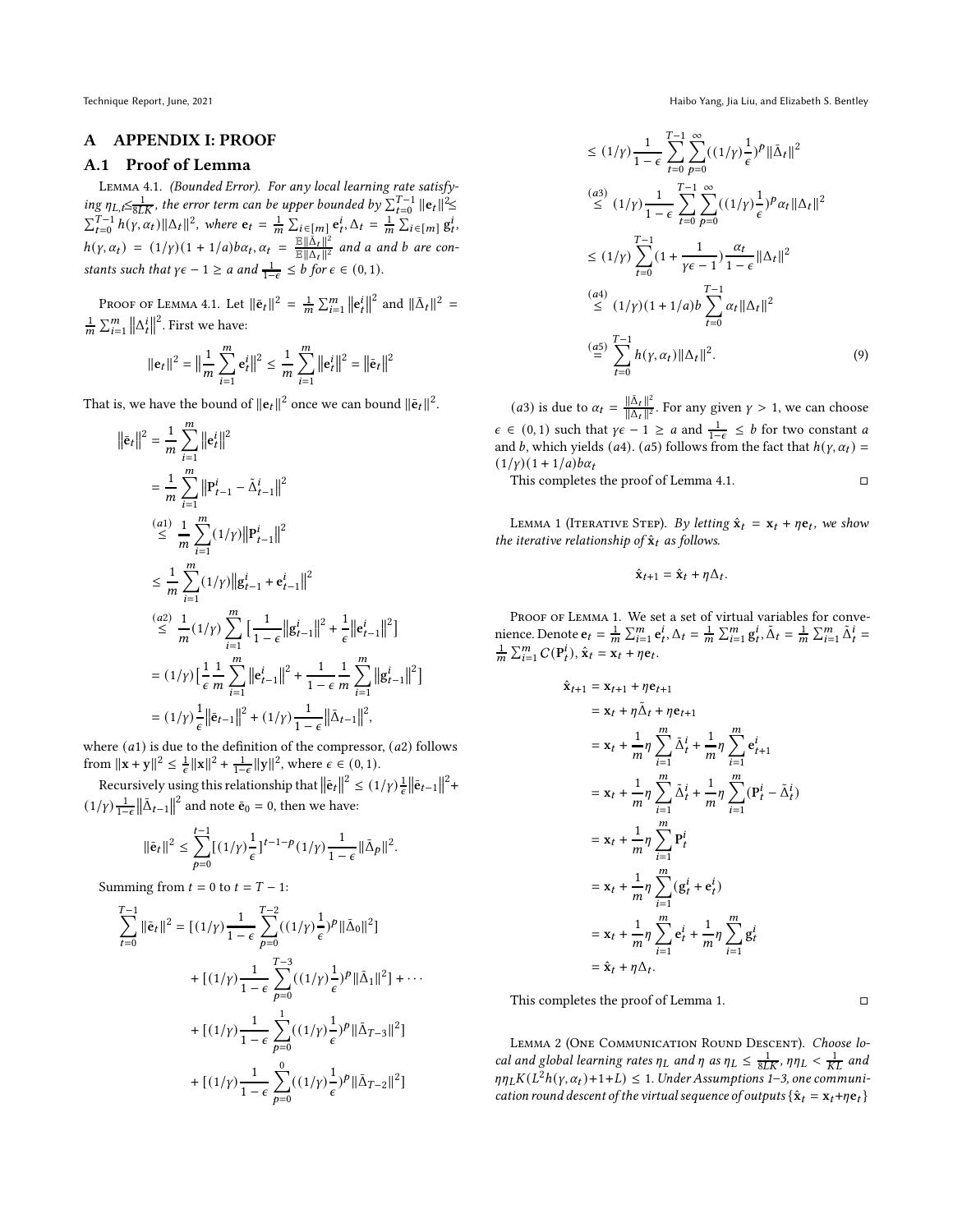CFedAvg: Achieving Efficient Communication and Fast Convergence in Non-IID Federated Learning Technique Report, June, 2021

<span id="page-10-0"></span>

generated by our Algorithm satisfies:

$$
\begin{aligned} &\mathbb{E}f(\hat{\mathbf{x}}_{t+1}) - \nabla f(\hat{\mathbf{x}}_t) \\ &\leq (\frac{1}{2}L^2\eta^2h(\gamma,\alpha_t) + \frac{1}{2}\eta^2 + \frac{L\eta^2}{2})\frac{K\eta_L^2}{m}\sigma_L^2 \\ &- c\eta\eta_L K \|\nabla f(x_t)\|^2 + \frac{5\eta K^2\eta_L^3 L^2}{2}(\sigma_L^2 + 6K\sigma_G^2) \end{aligned}
$$

where  $\hat{\mathbf{x}}_t = \mathbf{x}_t + \eta \mathbf{e}_t$ , c is a constant,  $h(\gamma, \alpha_t)$  is defined the same as that in Lemma [4.1.](#page-4-0)

PROOF OF LEMMA [2.](#page-9-1) Due to the Smoothness assumption [1,](#page-3-6) taking expectation of  $f(\hat{\mathbf{x}}_{t+1})$  over the randomness at time step t, we have:

$$
\mathbb{E}_{t}f(\hat{\mathbf{x}}_{t+1})\n\leq f(\hat{\mathbf{x}}_{t}) + \mathbb{E}_{t} < \nabla f(\hat{\mathbf{x}}_{t}), [\hat{\mathbf{x}}_{t+1} - \hat{\mathbf{x}}_{t}] > + \frac{L}{2} \mathbb{E}_{t} ||\hat{\mathbf{x}}_{t+1} - \hat{\mathbf{x}}_{t}||^{2}\n= f(\hat{\mathbf{x}}_{t}) + \underbrace{\mathbb{E}_{t} < \nabla f(\hat{\mathbf{x}}_{t}), \eta \Delta_{t}}_{A_{1}} \geq + \frac{L\eta^{2}}{2} \underbrace{\mathbb{E}_{t} ||\Delta_{t}||^{2}}_{A_{2}}.
$$
\n(10)

We bound  $A_1$  and  $A_2$  respectively in the following. Bounding  $A_1$ :

$$
A_1 = \mathbb{E}_t \langle \nabla f(\hat{\mathbf{x}}_t), \eta \Delta_t \rangle
$$
  
\n
$$
= \mathbb{E}_t \langle \nabla f(\hat{\mathbf{x}}_t) - \nabla f(\mathbf{x}_t) + \nabla f(\mathbf{x}_t), \eta \Delta_t \rangle
$$
  
\n
$$
= \mathbb{E}_t [\langle \nabla f(\hat{\mathbf{x}}_t) - \nabla f(\mathbf{x}_t), \eta \Delta_t \rangle + \eta \langle \nabla f(\mathbf{x}_t), \Delta_t \rangle]
$$
  
\n
$$
\stackrel{(b_1)}{\leq} \mathbb{E}_t [\frac{1}{2} (\|\nabla f(\hat{\mathbf{x}}_t) - \nabla f(\mathbf{x}_t) \|^2 + \eta^2 \|\Delta_t\|^2 )
$$
  
\n
$$
+ \eta \langle \nabla f(\mathbf{x}_t), \Delta_t + K \eta_L \nabla f(\mathbf{x}_t) - K \eta_L \nabla f(\mathbf{x}_t) \rangle]
$$
  
\n
$$
\stackrel{(b_2)}{\leq} \mathbb{E}_t [\frac{1}{2} (L^2 \|\hat{\mathbf{x}}_t - \mathbf{x}_t\|^2 + \eta^2 \|\Delta_t\|^2 )
$$
  
\n
$$
+ \eta \langle \nabla f(\mathbf{x}_t), \Delta_t + K \eta_L \nabla f(\mathbf{x}_t) \rangle - K \eta \eta_L \|\nabla f(\mathbf{x}_t)\|^2]
$$
  
\n
$$
= \mathbb{E}_t [\frac{1}{2} L^2 \eta^2 \|\mathbf{e}_t\|^2 + \frac{1}{2} \eta^2 \|\Delta_t\|^2 - K \eta \eta_L \|\nabla f(\mathbf{x}_t)\|^2
$$
  
\n
$$
+ \eta \langle \nabla f(\mathbf{x}_t), \Delta_t + K \eta_L \nabla f(\mathbf{x}_t) \rangle ],
$$
  
\n
$$
+ \eta \langle \frac{\partial f(\mathbf{x}_t), \Delta_t + K \eta_L \nabla f(\mathbf{x}_t) \rangle}{\partial \mathbf{x}_t}, \qquad (11)
$$

where (*b*<sub>1</sub>) follows from the fact that  $\langle x, y \rangle = \frac{1}{2} [||x||^2 + ||y||^2 \|\mathbf{x} - \mathbf{y}\|^2 \le \frac{1}{2} [\|\mathbf{x}\|^2 + \|\mathbf{y}\|^2], (b2)$  is due to the Assumption [1.](#page-3-6)

We can bound  $A_3$  as follows.

$$
A_3 = \mathbb{E}_t \langle \nabla f(\mathbf{x}_t), \Delta_t + \eta_L K \nabla f(\mathbf{x}_t) \rangle
$$
  
\n
$$
= \langle \nabla f(\mathbf{x}_t), \mathbb{E}_t \Big[ -\frac{1}{m} \sum_{i=1}^m \sum_{k=0}^{K-1} \eta_L g_{t,k}^i + \eta_L K \nabla f(\mathbf{x}_t) \Big] \rangle
$$
  
\n
$$
= \langle \nabla f(\mathbf{x}_t), \mathbb{E}_t \Big[ -\frac{1}{m} \sum_{i=1}^m \sum_{k=0}^{K-1} \eta_L \nabla F_i(\mathbf{x}_{t,k}^i) + \eta_L K \frac{1}{m} \sum_{i=1}^m \nabla F_i(\mathbf{x}_t) \Big] \rangle
$$
  
\n
$$
= \langle \sqrt{\eta_L K} \nabla f(\mathbf{x}_t), -\frac{\sqrt{\eta_L}}{m \sqrt{K}} \mathbb{E}_t \sum_{i=1}^m \sum_{k=0}^{K-1} (\nabla F_i(\mathbf{x}_{t,k}^i) - \nabla F_i(\mathbf{x}_t)) \rangle
$$
  
\n
$$
\stackrel{(c1)}{=} \frac{\eta_L K}{2} \|\nabla f(\mathbf{x}_t)\|^2 - \frac{\eta_L}{2Km^2} \|\sum_{i=1}^m \sum_{k=0}^{K-1} \nabla F_i(\mathbf{x}_{t,k}^i) \|^2 \Big]
$$

$$
+\frac{\eta_L}{2Km^2} \mathbb{E}_t \left[ \left\| \sum_{i=1}^m \sum_{k=0}^{K-1} (\nabla F_i(\mathbf{x}_{t,k}^i) - \nabla F_i(\mathbf{x}_t)) \right\|^2 \right]
$$
\n
$$
\stackrel{(c2)}{\leq} \frac{\eta_L K}{2} \left\| \nabla f(\mathbf{x}_t) \right\|^2 - \frac{\eta_L}{2Km^2} \left\| \sum_{i=1}^m \sum_{k=0}^{K-1} \nabla F_i(\mathbf{x}_{t,k}^i) \right\|^2 \right]
$$
\n
$$
+\frac{\eta_L}{2m} \mathbb{E}_t \left[ \sum_{i=1}^m \sum_{k=0}^{K-1} \left\| \nabla F_i(\mathbf{x}_{t,k}^i) - \nabla F_i(\mathbf{x}_t) \right\|^2
$$
\n
$$
\stackrel{(c3)}{\leq} \frac{\eta_L K}{2} \left\| \nabla f(\mathbf{x}_t) \right\|^2 - \frac{\eta_L}{2Km^2} \mathbb{E}_t \left\| \sum_{i=1}^m \sum_{k=0}^{K-1} \nabla F_i(\mathbf{x}_{t,k}^i) \right\|^2
$$
\n
$$
+\frac{\eta_L L^2}{2m} \mathbb{E}_t \sum_{i=1}^m \sum_{k=0}^{K-1} \left\| \mathbf{x}_{t,k}^i - \mathbf{x}_t \right\|^2
$$
\n
$$
\stackrel{(c4)}{\leq} \eta_L K(\frac{1}{2} + 15K^2 \eta_L^2 L^2) \left\| \nabla f(\mathbf{x}_t) \right\|^2 + \frac{5K^2 \eta_L^3 L^2}{2} (\sigma_L^2 + 6K\sigma_G^2)
$$
\n
$$
-\frac{\eta_L}{2Km^2} \mathbb{E}_t \left\| \sum_{i=1}^m \sum_{k=0}^{K-1} \nabla F_i(\mathbf{x}_{t,k}^i) \right\|^2, \tag{12}
$$

<span id="page-10-3"></span>where (*c*1) follows from the fact that  $\langle x, y \rangle = \frac{1}{2} [||x||^2 + ||y||^2 - ||x ||y||^2$  for  $\mathbf{x} = \sqrt{\eta_L K} \nabla f(\mathbf{x}_t)$  and  $\mathbf{y} = -\frac{\sqrt{\eta_L}}{m\sqrt{k}}$  $\frac{\sqrt{\eta_L}}{m\sqrt{K}}\sum_{i=1}^m\sum_{k=0}^{K-1}(\nabla F_i(\mathbf{x}_{t,k}^i) \nabla F_i(\mathbf{x}_t)$ , (c2) is due to that  $\mathbb{E}[\Vert x_1 + \cdots + x_n \Vert^2] \leq n \mathbb{E}[\Vert x_1 \Vert^2 +$  $\cdots + ||x_n||^2$ ,  $(c3)$  is due to Assumption [1](#page-3-6) and  $(c4)$  follows from Lemma [3.](#page-14-0)

Plugging the above results [12](#page-10-0) into [11](#page-10-1) yields:

<span id="page-10-1"></span>
$$
A_{1} \leq \mathbb{E}_{t} \Big[ \frac{1}{2} L^{2} \eta^{2} ||e_{t}||^{2} + \frac{1}{2} \eta^{2} ||\Delta_{t}||^{2} + \eta \langle \nabla f(\mathbf{x}_{t}), \Delta_{t} + K \eta_{L} \nabla f(\mathbf{x}_{t}) \rangle - K \eta \eta_{L} ||\nabla f(\mathbf{x}_{t})||^{2} \Big]
$$
  
\n
$$
\leq \mathbb{E}_{t} \Big[ \frac{1}{2} L^{2} \eta^{2} ||e_{t}||^{2} + \frac{1}{2} \eta^{2} ||\Delta_{t}||^{2} - K \eta \eta_{L} ||\nabla f(\mathbf{x}_{t})||^{2} \Big]
$$
  
\n
$$
+ \eta \eta_{L} K \Big( \frac{1}{2} + 15 K^{2} \eta_{L}^{2} L^{2} \Big) ||\nabla f(\mathbf{x}_{t})||^{2}
$$
  
\n
$$
+ \frac{5 \eta K^{2} \eta_{L}^{2} L^{2}}{2} (\sigma_{L}^{2} + 6K \sigma_{G}^{2})
$$
  
\n
$$
- \frac{\eta \eta_{L}}{2 K m^{2}} \mathbb{E}_{t} \Big\| \sum_{i=1}^{m} \sum_{k=0}^{K-1} \nabla F_{i}(\mathbf{x}_{t,k}^{i}) ||^{2}
$$
  
\n
$$
\Big\| \leq \mathbb{E}_{t} \Big[ \Big( \frac{1}{2} L^{2} \eta^{2} h(\gamma, \alpha_{t}) + \frac{1}{2} \eta^{2} \Big) ||\Delta_{t}||^{2} \Big] - K \eta \eta_{L} ||\nabla f(\mathbf{x}_{t})||^{2}
$$
  
\n
$$
+ \eta \eta_{L} K \Big( \frac{1}{2} + 15 K^{2} \eta_{L}^{2} L^{2} \Big) ||\nabla f(\mathbf{x}_{t})||^{2}
$$
  
\n
$$
+ \frac{5 \eta K^{2} \eta_{L}^{3} L^{2}}{2} (\sigma_{L}^{2} + 6K \sigma_{G}^{2})
$$
  
\n
$$
- \frac{\eta \eta_{L}}{2 K m^{2}} \mathbb{E}_{t} \Big\| \sum_{i=1}^{m} \sum_{k=0}^{K-1} \nabla F_{
$$

<span id="page-10-2"></span>Note that Lemma [4.1](#page-4-0) does not necessarily leads to  $||{\bf e}_t||^2 \le h(\gamma,\alpha_t)\times$ 

 $\|\Delta_t\|^2$  in general for (\*) to hold rigorously. We abuse the notation and inequality here in order to show the function descent in one communication round more clearly. In the processes of proving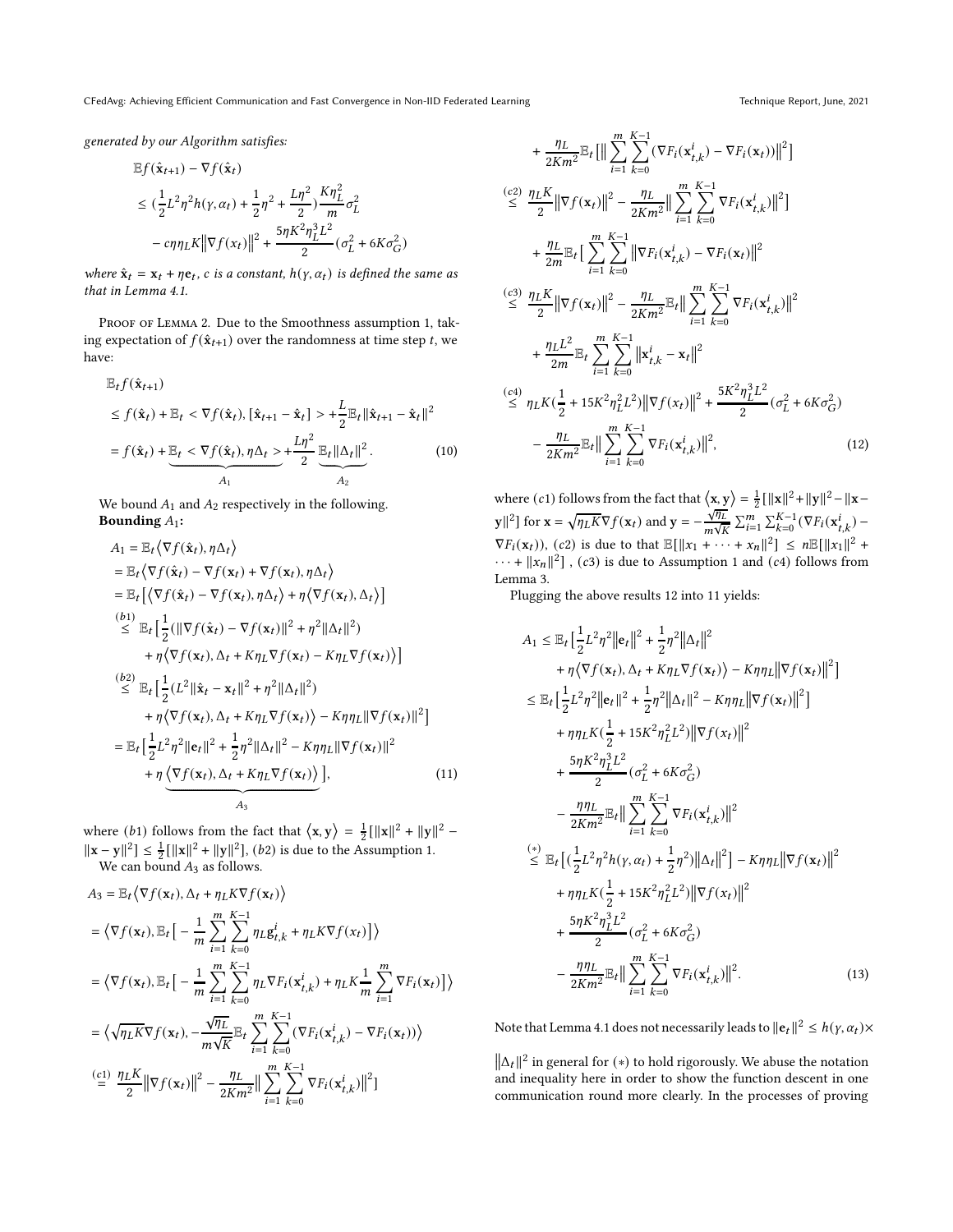Technique Report, June, 2021 Haibo Yang, Jia Liu, and Elizabeth S. Bentley

convergence in the following different cases, the focus is the summation  $\sum_{t=0}^{T-1} ||e_t||^2$  since a common approach is to sum the function descent from 0 to *T*−1. This gives  $\sum_{t=0}^{T-1} ||\mathbf{e}_t||^2 \le \sum_{t=0}^{T-1} h(\gamma, \alpha_t) ||\Delta_t||^2$ , thus the convergence rate results proven in the following rigorously hold.

Bounding  $A_2$ :

$$
A_2 = \mathbb{E}_t [||\Delta_t||^2]
$$
  
\n
$$
= \mathbb{E}_t [||\frac{1}{m} \sum_{i=1}^m \Delta_t^i||^2]
$$
  
\n
$$
\leq \frac{1}{m^2} \mathbb{E}_t [||\sum_{i=1}^m \Delta_t^i||^2]
$$
  
\n
$$
= \frac{\eta_L^2}{m^2} \mathbb{E}_t [||\sum_{i=1}^m \sum_{k=0}^{K-1} g_{t,k}^i||^2]
$$
  
\n
$$
(\stackrel{d}{=} \frac{1}{m^2} \mathbb{E}_t [||\sum_{i=1}^m \sum_{k=0}^{K-1} (g_{t,k}^i - \nabla F_i(\mathbf{x}_{t,k}^i))||^2]
$$
  
\n
$$
+ \frac{\eta_L^2}{m^2} ||\sum_{i=1}^m \sum_{k=0}^{K-1} \nabla F_i(\mathbf{x}_{t,k}^i)||^2
$$
  
\n
$$
(\stackrel{d}{=} \frac{K\eta_L^2}{m} \sigma_L^2 + \frac{\eta_L^2}{m^2} ||\sum_{i=1}^m \sum_{k=0}^{K-1} \nabla F_i(\mathbf{x}_{t,k}^i)||^2,
$$
\n(14)

where  $(d1)$  follows from the fact that  $\mathbb{E}[||\mathbf{x}||^2] = \mathbb{E}[||\mathbf{x} - \mathbb{E}[\mathbf{x}]||^2] +$  $\|\mathbb{E}[\mathbf{x}]\|^2$ , (*d*2) is due to the bounded variance assumption in As-sumption [3](#page-3-5) and the fact that  $\mathbb{E}[\|x_1 + \cdots + x_n\|^2] = \mathbb{E}[\|x_1\|^2 + \cdots +$  $||x_n||^2$  if  $x_i$  are independent with mean 0.

By combining the results in [\(13\)](#page-10-2), [\(14\)](#page-11-0) and [\(10\)](#page-10-3), we have:

$$
\mathbb{E} f(\hat{\mathbf{x}}_{t+1}) - \nabla f(\hat{\mathbf{x}}_{t}) \n\leq \underbrace{\mathbb{E} \langle \nabla f(\hat{\mathbf{x}}_{t}), \eta \Delta_{t} \rangle}_{A_{1}} + \frac{L\eta^{2}}{2} \underbrace{\mathbb{E} ||\Delta_{t}||^{2}}_{A_{2}} \n\stackrel{(e1)}{\leq} \left[ (\frac{1}{2}L^{2}\eta^{2}h(\gamma,\alpha_{t}) + \frac{1}{2}\eta^{2} + \frac{L\eta^{2}}{2}) \times \right. \n\left. (\frac{K\eta_{L}^{2}}{m}\sigma_{L}^{2} + \frac{\eta_{L}^{2}}{m^{2}} || \sum_{i=1}^{m} \sum_{k=0}^{K-1} \nabla F_{i}(\mathbf{x}_{t,k}^{i}) ||^{2}) \right] \n+ \eta\eta_{L} K(\frac{1}{2} + 15K^{2}\eta_{L}^{2}L^{2}) ||\nabla f(\mathbf{x}_{t})||^{2} \n+ \frac{5\eta K^{2}\eta_{L}^{3}L^{2}}{2} (\sigma_{L}^{2} + 6K\sigma_{G}^{2}) - K\eta\eta_{L} ||\nabla f(\mathbf{x}_{t})||^{2} \n- \frac{\eta\eta_{L}}{2Km^{2}} || \sum_{i=1}^{m} \sum_{k=0}^{K-1} \nabla F_{i}(\mathbf{x}_{t,k}^{i}) ||^{2} \n- \frac{\eta\eta_{L}}{2Km^{2}} || \sum_{i=1}^{m} \sum_{k=0}^{K-1} \nabla F_{i}(\mathbf{x}_{t,k}^{i}) ||^{2} \n- \eta\eta_{L} K(\frac{1}{2} - 15K^{2}\eta_{L}^{2}L^{2}) ||\nabla f(\mathbf{x}_{t})||^{2} \n+ \frac{5\eta K^{2}\eta_{L}^{3}L^{2}}{2} (\sigma_{L}^{2} + 6K\sigma_{G}^{2}) \n\leq (\frac{1}{2}L^{2}\eta^{2}h(\gamma,\alpha_{t}) + \frac{1}{2}\eta^{2} + \frac{L\eta^{2}}{2})\frac{K\eta_{L}^{2}}{m}\sigma_{L}^{2} \n\leq (\frac{1}{2}L^{2}\eta^{2}h(\gamma,\alpha_{t
$$

$$
\label{eq:Rho} -\left. c\eta\eta_L K\right\|\nabla f(x_t)\right\|^2 + \frac{5\eta K^2\eta_L^3L^2}{2}(\sigma_L^2 + 6K\sigma_G^2).
$$

(e1) is due to the inequality [\(13\)](#page-10-2) and [\(14\)](#page-11-0). (e2) holds if  $(\frac{1}{2}L^2\eta^2h(\gamma,\alpha_t)+$ 

 $\frac{1}{2}\eta^2 + \frac{L\eta^2}{2}\frac{\eta_L^2}{m^2} - \frac{\eta\eta_L}{2Km^2} \le 0$ , that is,  $\eta\eta_L K(L^2 h(\gamma, \alpha_t) + 1 + L) \le 1$ . (e3) holds for a constant c such that  $(\frac{1}{2} - 15K^2 \eta_L^2 L^2) > c > 0$  if  $\eta_L < \frac{1}{\sqrt{30KL}}$ . This completes the proof of Lemma [2.](#page-9-1)

# A.2 Proof of Theorem [4.2](#page-4-2)

Theorem 4.2. (Convergence Rate of CFedAvg). Choose constant local and global learning rates  $\eta_L$  and  $\eta$  s.t.  $\eta_L \leq \frac{1}{8LK}$ ,  $\eta \eta_L < \frac{1}{KL}$ and  $\eta \eta_L K(L^2 h(\gamma, \alpha_t) + 1 + L) \leq 1, \forall t \in [T]$  $\eta \eta_L K(L^2 h(\gamma, \alpha_t) + 1 + L) \leq 1, \forall t \in [T]$  $\eta \eta_L K(L^2 h(\gamma, \alpha_t) + 1 + L) \leq 1, \forall t \in [T]$ . Under Assumptions 1[–3,](#page-3-5) the sequence  $\{x_t\}$  generated by Algorithm [1](#page-3-4) satisfies:

$$
\min_{t \in [T]} \mathbb{E} \|\nabla f(\mathbf{x}_t)\|_2^2 \le \frac{f_0 - f_*}{c\eta \eta_L KT} + \Phi,\tag{2}
$$

where  $\Phi \triangleq \frac{1}{c} \left[ \left( \frac{1}{2} L^2 h(\gamma, \alpha) + \frac{1}{2} + \frac{L}{2} \right) \frac{\eta \eta_L}{m} \sigma_L^2 + \right]$ 5 $K \eta_L^2 L^2$  $\frac{\partial L^L}{\partial \phi^2} (\sigma_L^2 + 6K\sigma_G^2)$ ], c is a constant,  $h(\gamma, \alpha)$  is defined by  $h(\gamma, \alpha) = \frac{1}{T} \sum_{t=0}^{T-1} h(\gamma, \alpha_t)$ ,  $h(\gamma, \alpha_t)$ is defined the same as that in Lemma [4.1,](#page-4-0)  $f_0 = f(\hat{\mathbf{x}}_0)$  and  $f_*$  is the optimal.

<span id="page-11-0"></span>PROOF OF THEOREM [4.2.](#page-4-2) Summing from  $t = 0, \dots, T - 1$  of the one communication round descent in Lemma [2](#page-9-1) yields:

$$
\begin{split} &\mathbb{E} f(\hat{\mathbf{x}}_{T}) - \nabla f(\hat{\mathbf{x}}_{0}) \\ & \leq \sum_{t=0}^{T-1}\big\{(\frac{1}{2}L^{2}\eta^{2}h(\gamma,\alpha_{t}) + \frac{1}{2}\eta^{2} + \frac{L\eta^{2}}{2})\frac{K\eta_{L}^{2}}{m}\sigma_{L}^{2} \\ & - c\eta\eta_{L}K\big\|\nabla f(\mathbf{x}_{t})\big\|^{2} + \frac{5\eta K^{2}\eta_{L}^{3}L^{2}}{2}\big(\sigma_{L}^{2} + 6K\sigma_{G}^{2}\big)\big\} \\ & = \sum_{t=0}^{T-1}\big\{(\frac{1}{2}L^{2}\eta^{2}h(\gamma,\alpha) + \frac{1}{2}\eta^{2} + \frac{L\eta^{2}}{2})\frac{K\eta_{L}^{2}}{m}\sigma_{L}^{2} \\ & - c\eta\eta_{L}K\big\|\nabla f(\mathbf{x}_{t})\big\|^{2} + \frac{5\eta K^{2}\eta_{L}^{3}L^{2}}{2}\big(\sigma_{L}^{2} + 6K\sigma_{G}^{2}\big)\big\}, \end{split}
$$

where  $h(\gamma, \alpha) = \frac{1}{T} \sum_{t=0}^{T-1} h(\gamma, \alpha_t)$ . By rearranging, we have:

$$
\begin{aligned} &\sum_{t=0}^{T-1}c\eta\eta_L K\|\nabla f(\mathbf{x}_t)\|^2\\ &\leq \nabla f(\hat{\mathbf{x}}_0)-\mathbb{E} f(\hat{\mathbf{x}}_T)+T(\eta\eta_L K)\Bigg[\frac{5K\eta_L^2L^2}{2}(\sigma_L^2+6K\sigma_G^2)\\ &+(\frac{1}{2}L^2\eta h(\gamma,\alpha)+\frac{1}{2}\eta+\frac{L\eta}{2})\frac{\eta_L}{m}\sigma_L^2\Bigg]. \end{aligned}
$$

By letting  $f_0 = f(\hat{\mathbf{x}}_0)$  and  $f_* = f(\mathbf{x}_*) \leq f(\hat{\mathbf{x}}_T)$ , we have:

$$
\min_{t \in [T]} \mathbb{E} \|\nabla f(\mathbf{x}_t)\|_2^2 \le \frac{f_0 - f_*}{c\eta \eta_L KT} + \Phi,
$$

where  $\Phi \triangleq \frac{1}{c} \left[ \left( \frac{1}{2} L^2 h(\gamma, \alpha) + \frac{1}{2} + \frac{L}{2} \right) \frac{\eta \eta_L}{m} \sigma_L^2 + \right]$  $5K\eta_L^2L^2$  $\frac{\eta_L^2 L^2}{2} (\sigma_L^2 + 6K\sigma_G^2)].$ This completes the proof of Theorem [4.2.](#page-4-2)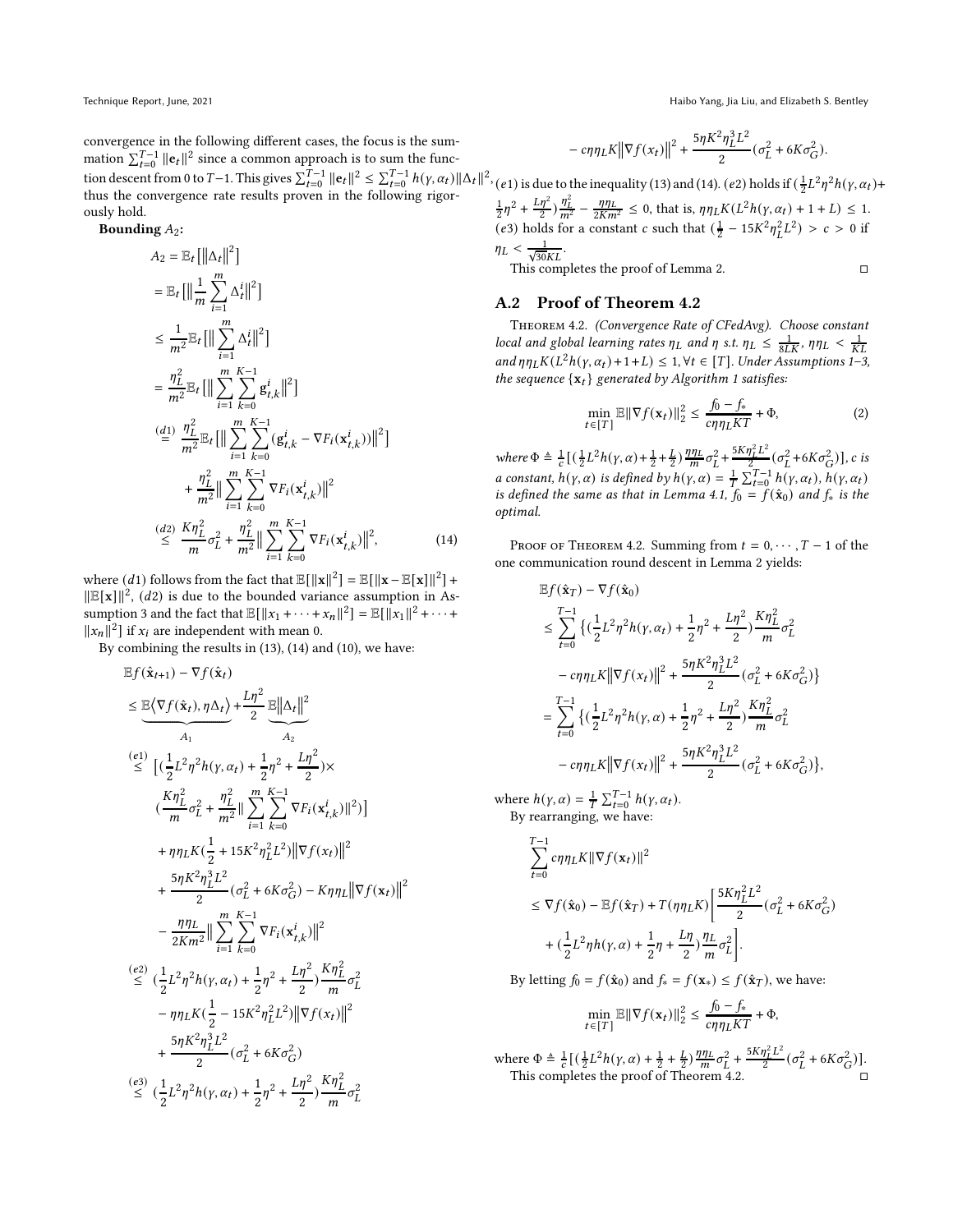COROLLARY 4.3. (Linear Speedup for Convergence). If  $\eta_L = \frac{1}{\sqrt{T}KL}$ and  $\eta = \sqrt{Km}$ , the convergence rate of Algorithm [1](#page-3-4) is:  $O(\frac{h(\gamma,\alpha)}{\sqrt{mKT}} + \frac{1}{2})$  $\frac{1}{T}$ ) =  $O(\frac{1}{\sqrt{mKT}} + \frac{1}{T})$ .

PROOF OF COROLLARY [4.3.](#page-4-3) Plugging the learning rate into the convergence rate bound in Theorem [4.2](#page-4-2) completes the proof.

# A.3 Proof of Theorem [4.4](#page-5-2)

Theorem 4.4. (Convergence with Decaying Learning Rate). Choose decaying local learning rate  $\eta_{L,t}$  and constant global learning rates  $\eta$ s.t.  $\eta_{L,t} \leq \frac{1}{8LK}$ ,  $\eta \eta_{L,t} < \frac{1}{KL}$  and  $\eta \eta_{L,t} K(L^2 h(\gamma, \alpha_t) + 1 + L) \leq 1, \forall t \in [T]$ . Under Assumptions [1](#page-3-4)[–3,](#page-3-5) the sequence  $\{x_t\}$  generated by Algorithm 1 satisfies:

$$
\mathbb{E} \|\nabla f(\mathbf{z})\|_2^2 \le \frac{f_0 - f_*}{c\eta K H_T} + \Phi,\tag{3}
$$

where  $\Phi \triangleq (\frac{1}{2}L^2h(\gamma,\alpha)+\frac{1}{2}+\frac{L}{2})\frac{\eta}{cm}$  $\frac{\eta}{cmH_T}\sigma_L^2 \sum_{t=0}^{T-1} \eta_{L,t}^2 + \frac{5KL^2}{2cH_T}(\sigma_L^2 +$  $6K\sigma_G^2$ )  $\sum_{t=0}^{T-1} \eta_{L,t}^3$ ,  $H_T = \sum_{t=0}^{T-1} \eta_{L,t}$  and  $\mathbf{z}$  is sampled from  $\{\mathbf{x}_t\}$ ,  $\forall t \in$ [T] with probability  $\mathbb{P}[\mathbf{z} = \mathbf{x}_t] = \frac{\eta_{L,t}}{H_T}$  $\frac{q_{L,t}}{H_T}$  . Other parameters are defined the same as Theorem [4.2.](#page-4-2)

PROOF OF THEOREM [4.4.](#page-5-2) Note that Lemma [4.1](#page-4-0) and Lemma [1](#page-9-0) still hold with decaying local learning rate. Thus the one communication round descent is as following:

$$
\begin{aligned} &\mathbb{E} f(\hat{\mathbf{x}}_{t+1}) - \nabla f(\hat{\mathbf{x}}_t) \\ &\leq (\frac{1}{2}L^2\eta^2 h(\gamma,\alpha_t) + \frac{1}{2}\eta^2 + \frac{L\eta^2}{2})\frac{K\eta_{L,t}^2}{m}\sigma_L^2 \\ &\quad - c\eta\eta_{L,t}K\big\|\nabla f(\mathbf{x}_t)\big\|^2 + \frac{5\eta K^2\eta_{L,t}^3L^2}{2}(\sigma_L^2 + 6K\sigma_G^2), \end{aligned}
$$

where  $\hat{\mathbf{x}}_t = \mathbf{x}_t + \eta \mathbf{e}_t$ , c is a constant,  $h(\gamma, \alpha_t)$  is defined the same as that in Lemma [4.1.](#page-4-0)

By telescoping the above result, we have:

$$
\begin{split} &\mathbb{E}f(\hat{\mathbf{x}}_{T})-\nabla f(\hat{\mathbf{x}}_{0}) \\ &\leq \sum_{t=0}^{T-1}\big\{(\frac{1}{2}L^{2}\eta^{2}h(\gamma,\alpha_{t})+\frac{1}{2}\eta^{2}+\frac{L\eta^{2}}{2})\frac{K\eta_{L,t}^{2}}{m}\sigma_{L}^{2} \\ &\quad-\epsilon\eta\eta_{L,t}K\big\|\nabla f(x_{t})\big\|^{2}+\frac{5\eta K^{2}\eta_{L,t}^{3}L^{2}}{2}(\sigma_{L}^{2}+6K\sigma_{G}^{2})\big\} \end{split}
$$

.

Rearranging the terms:

$$
\sum_{t=0}^{T-1} \eta_{L,t} ||\nabla f(\mathbf{x}_t)||^2
$$
\n
$$
\leq \frac{\mathbb{E}f(\hat{\mathbf{x}}_0) - \nabla f(\hat{\mathbf{x}}_T)}{\sigma \eta K} + \sum_{t=0}^{T-1} \left\{ \left( \frac{1}{2} L^2 h(\gamma, \alpha_t) + \frac{1}{2} + \frac{L}{2} \right) \frac{\eta \eta_{L,t}^2}{cm} \sigma_L^2 + \frac{5K \eta_{L,t}^3 L^2}{2c} (\sigma_L^2 + 6K \sigma_G^2) \right\}.
$$

Let  $H_T = \sum_{t=0}^{T-1} \eta_{L,t}$  and z is sampled from  $\{x_t\}$ ,  $\forall t \in [T]$  with probability  $\mathbb{P}[\mathbf{z} = \mathbf{x}_t] = \frac{\eta_{L,t}}{H_T}$  $\frac{\eta_{L,t}}{H_T}$  which results in  $\mathbb{E} \left\| \nabla f(\mathbf{z}) \right\|^2 = \frac{1}{H_T} \sum_{t=0}^{T-1} \eta_{L,t} \left\| \nabla f(\mathbf{x}_t) \right\|^2$ .

That is:

$$
\begin{split} &\mathbb{E}\left\|\nabla f(\mathbf{z})\right\|^{2} \\ &\leq \frac{\mathbb{E}f(\hat{\mathbf{x}}_{0})-\nabla f(\hat{\mathbf{x}}_{T})}{c\eta KH_{T}}+(\frac{1}{2}L^{2}h(\gamma,\alpha)+\frac{1}{2}+\frac{L}{2})\frac{\eta}{cmH_{T}}\sigma_{L}^{2}\sum_{t=0}^{T-1}\eta_{L,t}^{2} \\ &+\frac{5KL^{2}}{2cH_{T}}(\sigma_{L}^{2}+6K\sigma_{G}^{2})\sum_{t=0}^{T-1}\eta_{L,t}^{3}, \end{split}
$$

where  $h(\gamma, \alpha) = \frac{1}{T} \sum_{t=0}^{T-1} h(\gamma, \alpha_t)$ .

By letting  $f_0 = f(\dot{\mathbf{x}}_0)$  and  $f_* = f(\mathbf{x}_*) \le f(\dot{\mathbf{x}}_T)$ , we complete the proof of Theorem [4.4.](#page-5-2)

COROLLARY 4.5. Let  $\eta_L = \frac{1}{\sqrt{t+aKL}}$  (constant  $a > 0$ ) and  $\eta = \sqrt{Km}$ , the convergence rate of Algorithm [1](#page-3-4) is:  $\tilde{O}(\frac{1}{\sqrt{mKT}}) + O(\frac{1}{\sqrt{T}})$ .

PROOF OF COROLLARY [4.5.](#page-5-4)

$$
H_T = \sum_{t=0}^{T-1} \eta_{L,t} = \sum_{t=0}^{T-1} \frac{1}{\sqrt{t + aKL}} = \frac{1}{KL} \Theta(T^{1/2}).
$$
  

$$
\sum_{t=0}^{T-1} \eta_{L,t}^2 = \sum_{t=0}^{T-1} (\frac{1}{\sqrt{t + aKL}})^2 = \frac{1}{K^2 L^2} O(\ln(T))
$$
  

$$
\sum_{t=0}^{T-1} \eta_{L,t}^3 = \sum_{t=0}^{T-1} (\frac{1}{\sqrt{t + aKL}})^3 = \frac{1}{K^3 L^3} O(1)
$$

So we have:

$$
\mathbb{E} \left\| \nabla f(\mathbf{z}) \right\|^2 = O\left(\frac{1}{\sqrt{mKT}} \ln(T)\right) + O\left(\frac{1}{\sqrt{T}}\right)
$$

$$
= \tilde{O}\left(\frac{1}{\sqrt{mKT}}\right) + O\left(\frac{1}{\sqrt{T}}\right).
$$

 $\Box$ 

# A.4 Proof of Theorem [4.6](#page-5-3)

Theorem 4.6. (Convergence of Heterogeneous Local Steps). Choose constant local and global learning rates  $\eta_L$  and  $\eta$  s.t.  $\eta_L \leq \frac{1}{8LK_i}$ ,  $\eta \eta_L < \frac{1}{K_i L}$ ,  $\forall i \in [m]$  and  $\eta \eta_L (L^2 h(\gamma, \alpha_t) + 1 + L) \leq 1$ ,  $\forall \text{tin}[T]$ . Un-der Assumptions [1](#page-3-4)-3, the sequence  $\{x_t\}$  generated by Algorithm 1 with heterogeneous local steps satisfies:

$$
\min_{t \in [T]} \mathbb{E} \|\nabla f(\mathbf{x}_t)\|_2^2 \le \frac{f_0 - f_*}{c \eta \eta_L T} + \Phi,\tag{4}
$$

where 
$$
\Phi \triangleq \frac{1}{c} \left[ \left( \frac{1}{2} L^2 h(\gamma, \alpha) + \frac{1}{2} + \frac{L}{2} \right) \frac{\eta \eta_L}{m^2} \sum_{i=1}^m \frac{1}{K_i} \sigma_L^2 + \frac{5 \eta_L^2 L^2}{2} \frac{1}{m} \sum_{i=1}^m K_i \left( \sigma_L^2 + 6K_i \sigma_G^2 \right) \right]
$$
. Other parameters are defined the same as Theorem 4.2.

PROOF OF THEOREM [4.6.](#page-5-3) First, note that Lemma [4.1](#page-4-0) still holds for distinct local steps among different workers. With gradients scaled by the local steps  $K_i$ ,  $\Delta_t$  is:

$$
\Delta_t = \frac{1}{m} \sum_{i=1}^{m} \Delta_t^i = \sum_{i=1}^{m} \frac{1}{K_i} \sum_{k=0}^{K_i - 1} \mathbf{g}_{t,k}^i
$$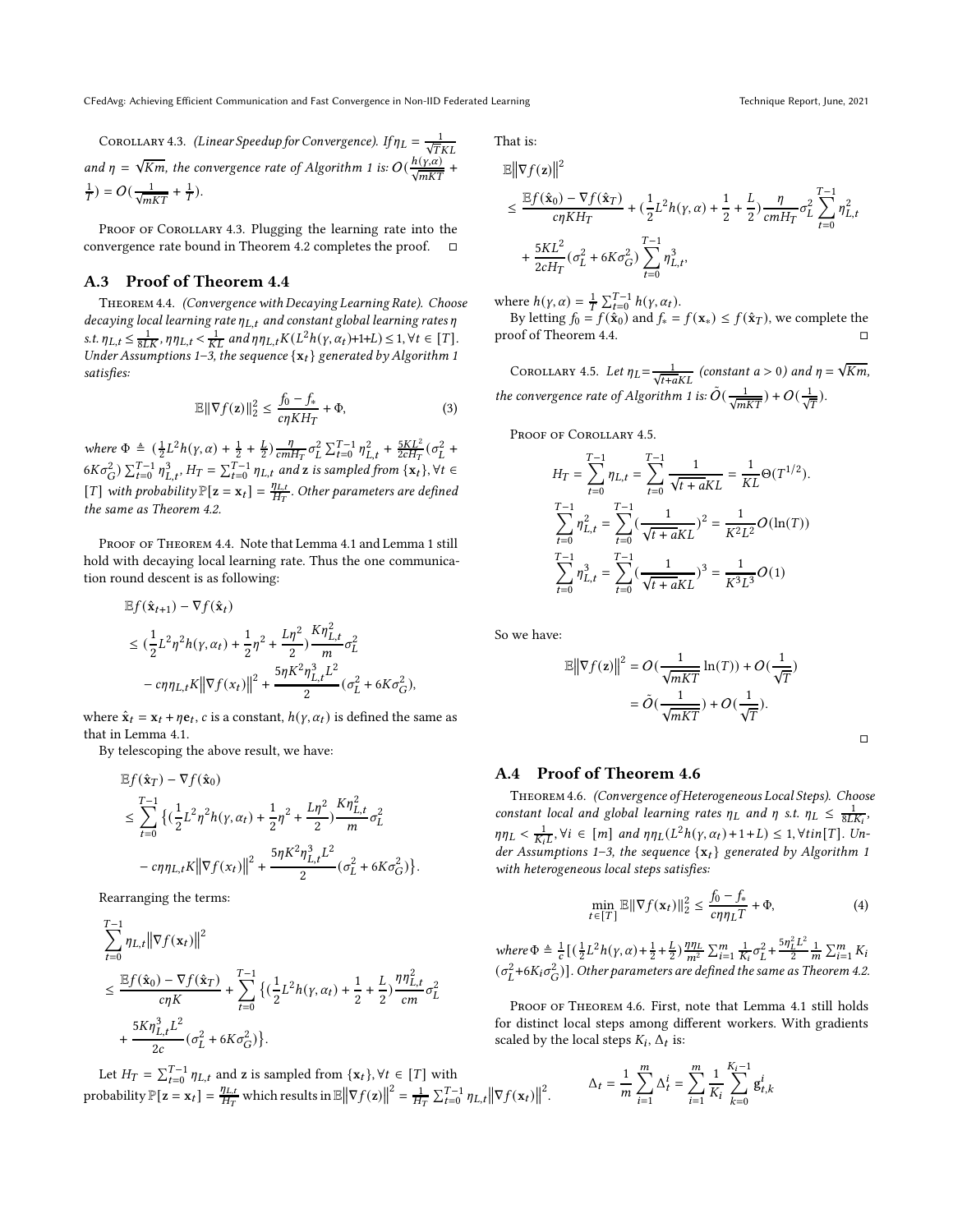Due to the Smoothness assumption [1,](#page-3-6) taking expectation of  $f(\hat{\mathbf{x}}_{t+1})$ over the randomness at time step  $t$ , we have:

$$
\mathbb{E}_{t}f(\hat{\mathbf{x}}_{t+1})
$$
\n
$$
\leq f(\hat{\mathbf{x}}_{t}) + \mathbb{E}_{t} < \nabla f(\hat{\mathbf{x}}_{t}), [\hat{\mathbf{x}}_{t+1} - \hat{\mathbf{x}}_{t}] > + \frac{L}{2} \mathbb{E}_{t} ||\hat{\mathbf{x}}_{t+1} - \hat{\mathbf{x}}_{t}||^{2}
$$
\n
$$
= f(\hat{\mathbf{x}}_{t}) + \underbrace{\mathbb{E}_{t} < \nabla f(\hat{\mathbf{x}}_{t}), \eta \Delta_{t} > + \frac{L\eta^{2}}{2} \underbrace{\mathbb{E}_{t} ||\Delta_{t}||^{2}}_{A_{2}}.
$$
\n
$$
(15)
$$

Bounding  $A_2$ :

$$
A_{2} = \mathbb{E}_{t} [\left\| \Delta_{t} \right\|^{2}]
$$
  
\n
$$
= \mathbb{E}_{t} [\left\| \frac{1}{m} \sum_{i=1}^{m} \Delta_{t}^{i} \right\|^{2}]
$$
  
\n
$$
\leq \frac{1}{m^{2}} \mathbb{E}_{t} [\left\| \sum_{i=1}^{m} \Delta_{t}^{i} \right\|^{2}]
$$
  
\n
$$
= \frac{\eta_{L}^{2}}{m^{2}} \mathbb{E}_{t} [\left\| \sum_{i=1}^{m} \frac{1}{K_{i}} \sum_{k=0}^{K_{i}-1} g_{t,k}^{i} \right\|^{2}]
$$
  
\n
$$
\stackrel{(d)}{=} \frac{\eta_{L}^{2}}{m^{2}} \mathbb{E}_{t} [\left\| \sum_{i=1}^{m} \frac{1}{K_{i}} \sum_{k=0}^{K_{i}-1} (g_{t,k}^{i} - \nabla F_{i}(\mathbf{x}_{t,k}^{i})) \right\|^{2}]
$$
  
\n
$$
+ \frac{\eta_{L}^{2}}{m^{2}} \left\| \sum_{i=1}^{m} \frac{1}{K_{i}} \sum_{k=0}^{K_{i}-1} \nabla F_{i}(\mathbf{x}_{t,k}^{i}) \right\|^{2}
$$
  
\n
$$
\stackrel{(d)}{\leq} \frac{\eta_{L}^{2}}{m^{2}} \sum_{i=1}^{m} \frac{1}{K_{i}} \sigma_{L}^{2} + \frac{\eta_{L}^{2}}{m^{2}} \left\| \sum_{i=1}^{m} \frac{1}{K_{i}} \sum_{k=0}^{K_{i}-1} \nabla F_{i}(\mathbf{x}_{t,k}^{i}) \right\|^{2}, \quad (16)
$$

where  $(d1)$  follows from the fact that  $\mathbb{E}[\|\mathbf{x}\|^2] = \mathbb{E}[\|\mathbf{x} - \mathbb{E}[\mathbf{x}]\|^2] +$  $\|\mathbb{E}[\mathbf{x}]\|^2$ , (*d*2) is due to the bounded variance assumption in As-sumption [3](#page-3-5) and the fact that  $\mathbb{E}[\Vert x_1 + \cdots + x_n \Vert^2] = \mathbb{E}[\Vert x_1 \Vert^2 + \cdots + x_n \Vert^2]$  $||x_n||^2$  if  $x_i$  are independent with mean 0.

**Bounding**  $A_1$ : We can have the same result as in [11.](#page-10-1)

$$
A_1 = \mathbb{E}_t \langle \nabla f(\hat{\mathbf{x}}_t), \eta \Delta_t \rangle
$$
  
\n
$$
= \mathbb{E}_t \Big[ \frac{1}{2} L^2 \eta^2 \|\mathbf{e}_t\|^2 + \frac{1}{2} \eta^2 \|\Delta_t\|^2 - \eta \eta_L \|\nabla f(\mathbf{x}_t)\|^2
$$
  
\n
$$
+ \eta \leq \nabla f(\mathbf{x}_t), \Delta_t + \eta_L \nabla f(\mathbf{x}_t) > \Big],
$$
\n(17)

We can bound  $A_3$  as follows.

$$
A_3 = \mathbb{E}_t \langle \nabla f(\mathbf{x}_t), \Delta_t + \eta_L \nabla f(\mathbf{x}_t) \rangle
$$
  
\n
$$
= \langle \nabla f(\mathbf{x}_t), \mathbb{E}_t \Big[ -\frac{1}{m} \sum_{i=1}^m \frac{1}{K_i} \sum_{k=0}^{K_i - 1} \eta_L g_{t,k}^i + \eta_L \nabla f(\mathbf{x}_t) \Big] \rangle
$$
  
\n
$$
= \langle \nabla f(\mathbf{x}_t), \mathbb{E}_t \Big[ -\frac{1}{m} \sum_{i=1}^m \frac{1}{K_i} \sum_{k=0}^{K_i - 1} \eta_L \nabla F_i(\mathbf{x}_{t,k}^i) + \eta_L \frac{1}{m} \sum_{i=1}^m \nabla F_i(\mathbf{x}_t) \Big] \rangle
$$
  
\n
$$
= \langle \sqrt{\eta_L} \nabla f(\mathbf{x}_t), -\frac{\sqrt{\eta_L}}{m} \mathbb{E}_t \sum_{i=1}^m \frac{1}{K_i} \sum_{k=0}^{K_i - 1} (\nabla F_i(\mathbf{x}_{t,k}^i) - \nabla F_i(\mathbf{x}_t)) \rangle
$$
  
\n
$$
\stackrel{\text{(c1)}}{=} \frac{\eta_L}{2} ||\nabla f(\mathbf{x}_t)||^2 - \frac{\eta_L}{2m^2} \mathbb{E}_t || \sum_{i=1}^m \frac{1}{K_i} \sum_{k=0}^{K_i - 1} \nabla F_i(\mathbf{x}_{t,k}^i) ||^2 ]
$$

Technique Report, June, 2021 Haibo Yang, Jia Liu, and Elizabeth S. Bentley

$$
+\frac{\eta_{L}}{2m^{2}}\mathbb{E}_{t}\left[\|\sum_{i=1}^{m}\frac{1}{K_{i}}\sum_{k=0}^{K_{i}-1}(\nabla F_{i}(\mathbf{x}_{t,k}^{i}) - \nabla F_{i}(\mathbf{x}_{t}))\|^{2}\right]
$$
\n
$$
\leq \frac{\eta_{L}}{2m}\mathbb{E}_{t}\left[\sum_{i=1}^{m}\frac{1}{K_{i}}\sum_{k=0}^{K-1}\|\nabla F_{i}(\mathbf{x}_{t,k}^{i}) - \nabla F_{i}(\mathbf{x}_{t})\|^{2}\right]
$$
\n
$$
+\frac{\eta_{L}}{2}\|\nabla f(\mathbf{x}_{t})\|^{2} - \frac{\eta_{L}}{2m^{2}}\mathbb{E}_{t}\|\sum_{i=1}^{m}\frac{1}{K_{i}}\sum_{k=0}^{K_{i}-1}\nabla F_{i}(\mathbf{x}_{t,k}^{i})\|^{2}
$$
\n
$$
\leq \frac{\eta_{L}}{2}\|\nabla f(\mathbf{x}_{t})\|^{2} + \frac{\eta_{L}L^{2}}{2m}\mathbb{E}_{t}\sum_{i=1}^{m}\frac{1}{K_{i}}\sum_{k=0}^{K_{i}-1}\|\mathbf{x}_{t,k}^{i} - \mathbf{x}_{t}\|^{2}
$$
\n
$$
-\frac{\eta_{L}}{2m^{2}}\mathbb{E}_{t}\|\sum_{i=1}^{m}\frac{1}{K_{i}}\sum_{k=0}^{K_{i}-1}\nabla F_{i}(\mathbf{x}_{t,k}^{i})\|^{2}
$$
\n
$$
\leq \eta_{L}(\frac{1}{2} + 15\eta_{L}^{2}L^{2}\frac{1}{m}\sum_{i=1}^{m}K_{i}^{2})\|\nabla f(\mathbf{x}_{t})\|^{2}
$$
\n
$$
+\frac{5\eta_{L}^{3}L^{2}}{2}\frac{1}{m}\sum_{i=1}^{m}K_{i}(\sigma_{L}^{2} + 6K_{i}\sigma_{G}^{2})
$$
\n
$$
-\frac{\eta_{L}}{2m^{2}}\mathbb{E}_{t}\|\sum_{i=1}^{m}\frac{1}{K_{i}}\sum_{k=0}^{K_{i}-1}\nabla F_{i}(\mathbf{x}_{t,k}^{i})\|^{2}, \qquad (18)
$$

where (*c*<sub>1</sub>) follows from the fact that  $\langle x, y \rangle = \frac{1}{2} [||x||^2 + ||y||^2 \|\mathbf{x} - \mathbf{y}\|^2$ , (c2) is due to that  $\mathbb{E}[\|x_1 + \cdots + x_n\|^2] \le n \mathbb{E}[\|x_1\|^2 +$  $\cdots$  +  $||x_n||^2$ ], (c3) is due to Assumption [1](#page-3-6) and (c4) follows from Lemma [3](#page-14-0) (Here for each worker  $i$ ,  $\mathbb{E} \|\mathbf{x}_{t,k}^i - \mathbf{x}_t\|^2 \le 5K_i \eta_L^2 (\sigma_L^2 + \sigma_L^2)$  $6K_i\sigma_G^2$  +  $30K_i^2\eta_L^2 \|\nabla f(\mathbf{x}_t)\|^2$ .

Following the same path for proof in Theorem [4.2,](#page-4-2) the following holds with  $\eta \eta_L(L^2 h(\gamma, \alpha_t) + 1 + L) \leq 1$ :

$$
\sum_{t=0}^{T-1} c\eta \eta_L ||\nabla f(\mathbf{x}_t)||^2
$$
\n
$$
\leq \nabla f(\hat{\mathbf{x}}_0) - \mathbb{E} f(\hat{\mathbf{x}}_T)
$$
\n
$$
+ T(\eta \eta_L) \left[ \frac{5\eta_L^2 L^2}{2} \frac{1}{m} \sum_{i=1}^m K_i (\sigma_L^2 + 6K_i \sigma_G^2) + (\frac{1}{2} L^2 h(\gamma, \alpha) + \frac{1}{2} + \frac{L}{2}) \frac{\eta \eta_L}{m^2} \sum_{i=1}^m \frac{1}{K_i} \sigma_L^2 \right],
$$

where *c* is a constant such that  $(\frac{1}{2} - 15\eta_L^2 L^2 \frac{1}{m} \sum_{i=1}^m K_i^2) > c > 0$  if  $\eta_L < \frac{1}{\sqrt{30}K_iL}$ .

By letting 
$$
f_0 = f(\hat{\mathbf{x}}_0)
$$
 and  $f_* = f(\mathbf{x}_*) \le f(\hat{\mathbf{x}}_T)$ , we have:  
\n
$$
\min_{t \in [T]} \mathbb{E} \|\nabla f(\mathbf{x}_t)\|_2^2 \le \frac{f_0 - f_*}{c\eta \eta_L T} + \Phi,
$$

where  $\Phi \triangleq \frac{1}{c} \left[ \left( \frac{1}{2} L^2 h(\gamma, \alpha) + \frac{1}{2} + \frac{L}{2} \right) \frac{\eta \eta_L}{m^2} \sum_{i=1}^m \frac{1}{K_i} \sigma_L^2 + \frac{5 \eta_L^2 L^2}{2} \right]$  $\frac{L^2}{2} \frac{1}{m} \sum_{i=1}^m K_i (\sigma_L^2 +$  $6K_i\sigma_G^2$ )]. This completes the proof of Theorem [4.6.](#page-5-3)

COROLLARY 4.7. (Linear Speedup with Heterogeneous Local Steps). Let  $\eta_L = \frac{1}{\sqrt{T}L}$  and  $\eta = \sqrt{K_{min}m}$ . The convergence rate of Algorithm [1](#page-3-4) with heterogeneous local steps and constant learning rate is:  $O(\frac{1}{\sqrt{mK_{min}T}}) + O(\frac{K_{max}^2}{T})$ , where  $K_{min} = \min_{i \in [m]} \{K_i\}$  and  $K_{max} = \max_{i \in [m]} \{K_i\}.$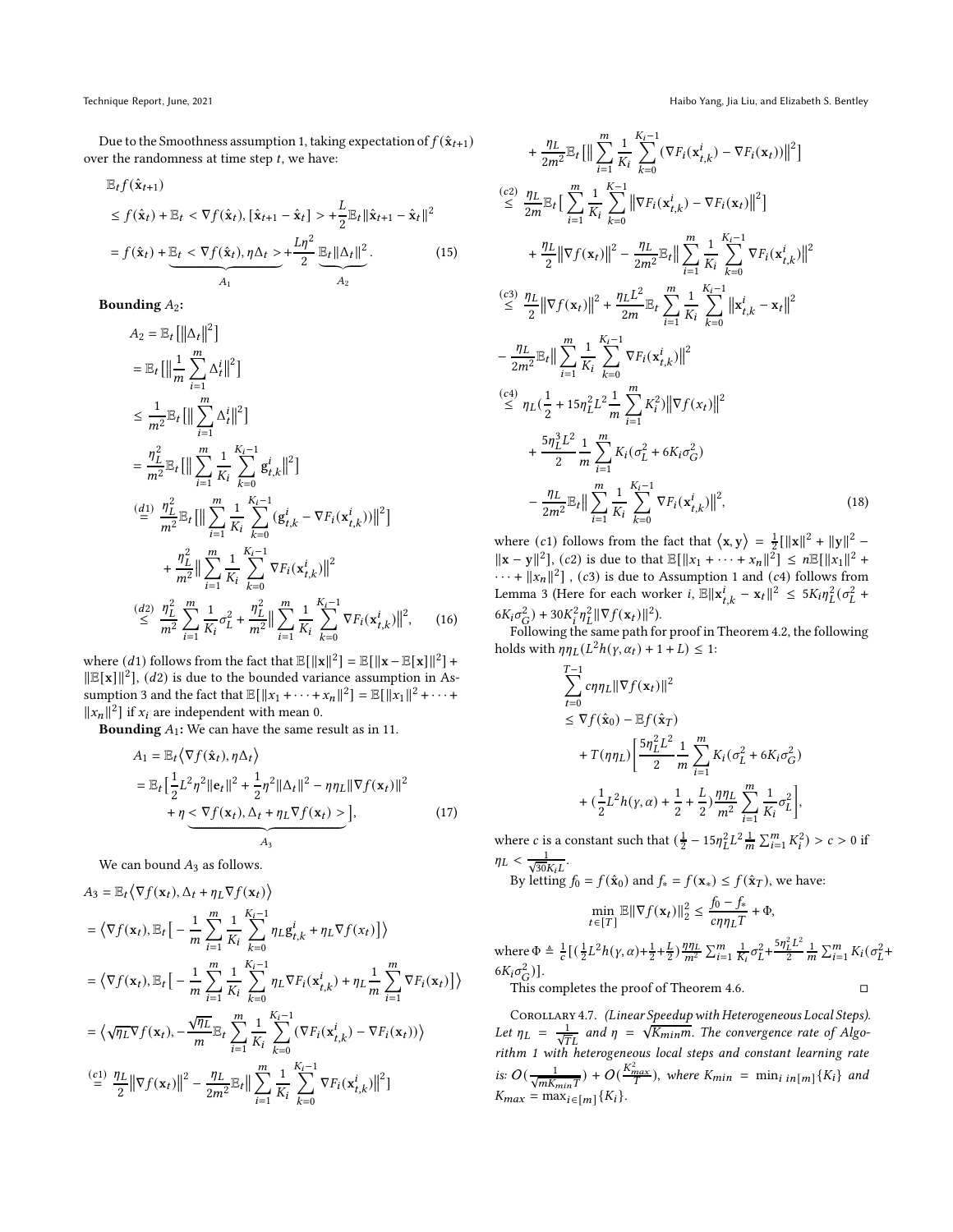CFedAvg: Achieving Efficient Communication and Fast Convergence in Non-IID Federated Learning Technique Report, June, 2021

PROOF OF COROLLARY [4.7.](#page-5-1)

$$
\frac{\eta \eta_L}{m^2} \sum_{i=1}^m \frac{1}{K_i} = \frac{\sqrt{K_{min}m}}{m^2 \sqrt{T}L} \sum_{i=1}^m \frac{1}{K_i}
$$

$$
= \frac{\sqrt{K_{min}}}{\sqrt{mT}L} \frac{1}{m} \sum_{i=1}^m \frac{1}{K_i}
$$

$$
\leq \frac{\sqrt{K_{min}}}{\sqrt{mT}L} \frac{1}{K_{min}}
$$

$$
= \frac{1}{\sqrt{mK_{min}T}L}
$$

$$
\eta_L^2 \frac{1}{m} \sum_{i=1}^m K_i^2 = \frac{1}{TL^2} \frac{1}{m} \sum_{i=1}^m K_i^2
$$

$$
\leq \frac{K_{max}^2}{TL^2}.
$$

 $\Box$ 

# A.5 Auxiliary Lemma

<span id="page-14-0"></span>LEMMA 3. [Lemma 4 in [\[21](#page-8-39)]] For any step-size satisfying  $\eta_L \leq$  $\frac{1}{8LK}$ , we can have the following results:

$$
\mathbb{E}\|\mathbf{x}_{t,k}^i - \mathbf{x}_t\|^2 \le 5K\eta_L^2(\sigma_L^2 + 6K\sigma_G^2) + 30K^2\eta_L^2\|\nabla f(\mathbf{x}_t)\|^2
$$

Proof of Lemma.

For the completeness of the proof, we rewrite the proof of this lemma in [\[21\]](#page-8-39).

For any worker  $i \in [m]$  and  $k \in [K]$ , we have:

$$
\mathbb{E}||\mathbf{x}_{t,k}^{i} - \mathbf{x}_{t}||^{2} = \mathbb{E}||\mathbf{x}_{t,k-1}^{i} - \mathbf{x}_{t} - \eta_{L}g_{t,k-1}^{t}||^{2}
$$
\n
$$
\leq \mathbb{E}||\mathbf{x}_{t,k-1}^{i} - \mathbf{x}_{t} - \eta_{L}(g_{t,k-1}^{i} - \nabla F_{i}(\mathbf{x}_{t,k-1}^{i}) + \nabla F_{i}(\mathbf{x}_{t,k-1}^{i}) - \nabla F_{i}(\mathbf{x}_{t}) + \nabla F_{i}(\mathbf{x}_{t}) - \nabla f(\mathbf{x}_{t}) + \nabla f(\mathbf{x}_{t}))||^{2}
$$
\n
$$
\leq (1 + \frac{1}{2K - 1})\mathbb{E}||\mathbf{x}_{t,k-1}^{i} - \mathbf{x}_{t}||^{2} + \mathbb{E}||\eta_{L}(g_{t,k-1}^{i} - \nabla F_{i}(\mathbf{x}_{t,k-1}^{i}))||^{2}
$$
\n
$$
+ 6K\mathbb{E}||\eta_{L}(\nabla F_{i}(\mathbf{x}_{t,k-1}^{i}) - \nabla F_{i}(\mathbf{x}_{t}))||^{2}
$$
\n
$$
+ 6K\mathbb{E}||\eta_{L}(\nabla F_{i}(\mathbf{x}_{t}) - \nabla f(\mathbf{x}_{t}))||^{2} + 6K\mathbb{E}||\eta_{L}\nabla f(\mathbf{x}_{t}))||^{2}
$$
\n
$$
\leq (1 + \frac{1}{2K - 1})\mathbb{E}||\mathbf{x}_{t,k-1}^{i} - \mathbf{x}_{t}||^{2} + \eta_{L}^{2}\sigma_{L}^{2}
$$
\n
$$
+ 6K\eta_{L}^{2}L^{2}\mathbb{E}||\mathbf{x}_{t,k-1}^{i} - \mathbf{x}_{t}||^{2} + 6K\eta_{L}^{2}\sigma_{G}^{2} + 6K\mathbb{E}||\eta_{L}\nabla f(\mathbf{x}_{t}))||^{2}
$$
\n
$$
= (1 + \frac{1}{2K - 1} + 6K\eta_{L}^{2}L^{2})\mathbb{E}||\mathbf{x}_{t,k-1}^{i} - \mathbf{x}_{t}||^{2}
$$
\n

Unrolling the recursion, we get:

$$
\label{eq:4.1} \begin{split} &\mathbb{E}\|\mathbf{x}_{t,k}^i-\mathbf{x}_t\|^2\\ &\leq \sum_{p=0}^{k-1}(1+\frac{1}{K-1})^p\big[\eta_{L}^2\sigma_{L}^2+6K\sigma_{G}^2+6K\eta_{L}^2\mathbb{E}\|\eta_{L}\nabla f(\mathbf{x}_t))\|^2\big]\\ &\leq (K\!-\!1)\Big[(1\!+\!\frac{1}{K-1})^{K}\!-\!1\Big]\big[\eta_{L}^2\sigma_{L}^2\!+\!6K\sigma_{G}^2\!+\!6K\eta_{L}^2\mathbb{E}\|\eta_{L}\nabla f(\mathbf{x}_t))\|^2\Big]\\ &\leq 5K\eta_{L}^2\big(\sigma_{L}^2+6K\sigma_{G}^2\big)+30K^2\eta_{L}^2\|\nabla f(\mathbf{x}_t)\|^2 \end{split}
$$

<span id="page-14-1"></span>

Figure 4: Training loss (left) and test accuracy (right) for the CNN model for Fashion-MNIST. The non-i.i.d. levels are  $p =$ 10, 5, 2, 1 from top to bottom.

### B APPENDIX II: EXPERIMENTS

We provide the full detail of the experiments. We use three datasets in FL (non-i.i.d. version) settings, including MNIST, Fashion-MNIST and CIFAR-10. In the appendix, we show the results of Fashion-MNIST and CIFAR-10 while these of MNIST are shown in the paper.

We split the data based on the classes of items  $(p)$  they contain in their datasets. The system is containing 1 central server and  $m = 100$  workers, whose local dataset is distributed randomly and evenly in a class-based manner. The local dataset for every worker contains only certain classes of items with the same number of training/test samples. Each of these three datasets contains 10 different classes of items. So parameter  $p$  can be used to represent the non-i.i.d. degree of the datasets qualitatively. For example, for  $p = 1$ , each worker only has training/testing samples labeled with one class, which causes heterogeneity among different workers. For  $p = 10$ , each worker has samples with 10 classes, which is essentially i.i.d. case since the total classes for these three datasets are 10. We set four levels of non-i.i.d. version for comparison, i.e.,  $p = 1, 2, 5, 10.$ 

We run two models: convolutional neural network (CNN) on MNIST and Fashion-MNIST and Resnet-18 on CIFAR-10.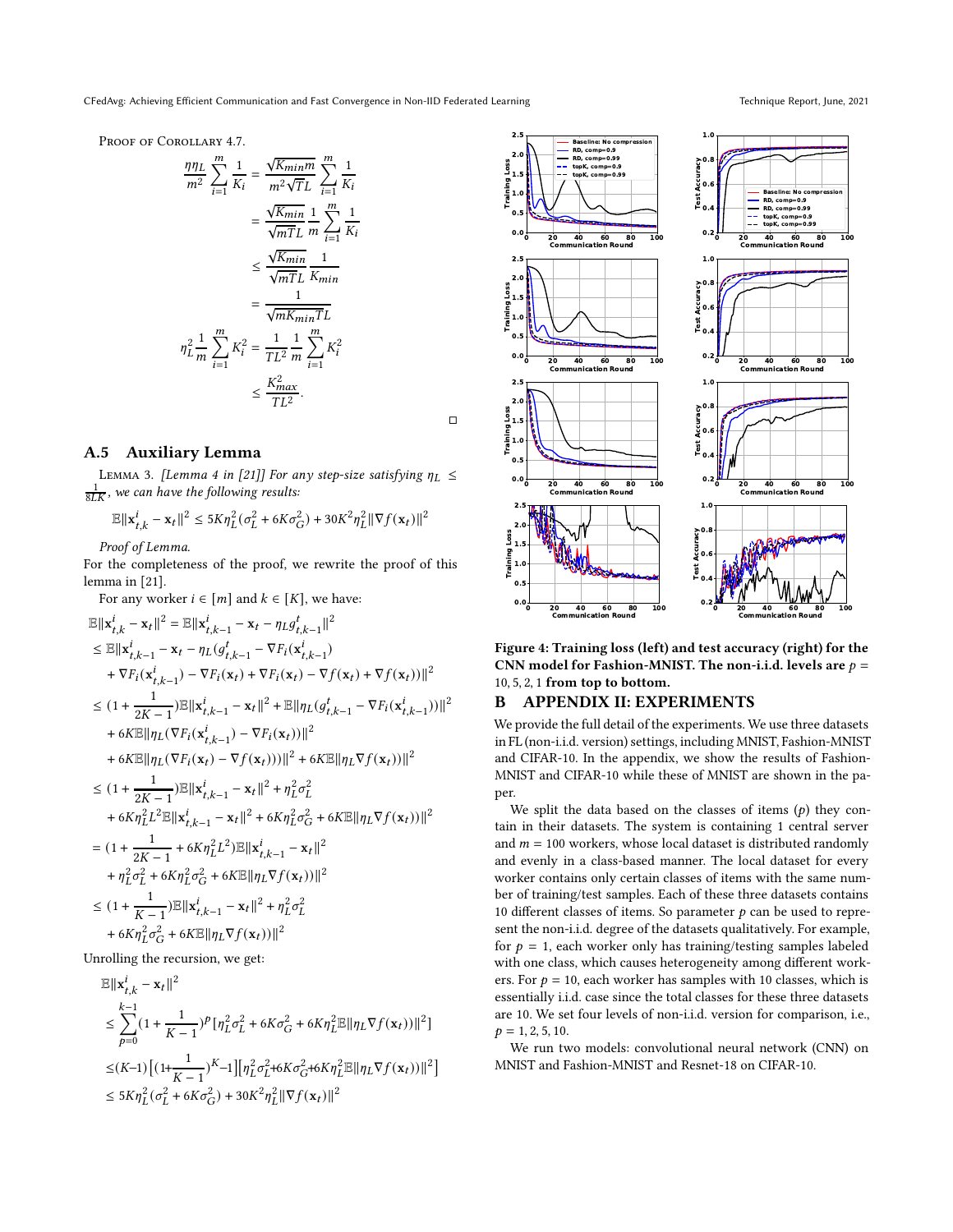<span id="page-15-0"></span>



Figure 5: Training loss (top) and test accuracy (bottom) for the Resnet-18 model for CIFAR-10. The non-i.i.d. levels are  $p = 10, 5, 2, 1$  from top to bottom.

Table 1: CNN Architecture for MNIST and Fashion-MNIST.

| Layer Type             | Size                   |
|------------------------|------------------------|
| Convolution + ReLu     | $5 \times 5 \times 32$ |
| Max Pooling            | $2 \times 2$           |
| Convolution + ReLu     | $5 \times 5 \times 64$ |
| Max Pooling            | $2 \times 2$           |
| Fully Connected + ReLU | $1024 \times 512$      |
| <b>Fully Connected</b> | $512 \times 10$        |

# B.1 Effectiveness of Gradient Compression:

As shown in Figure [4](#page-14-1) and [5](#page-15-0) for CNN model and ResNet-18 on different non-i.i.d. Fashion-MNIST and CIFAR-10 datasets respectively, the top-row figures are for training loss versus communication round and the bottom-row are for test accuracy versus communication round. Key observations are as follows:

• We can see that our algorithm with two gradient compression methods converges at different levels of non-i.i.d.-ness from left  $(p = 10)$  to right  $(p = 1)$ . In general, these cases preserving more information in each communication round usually have better results. It is shown that top-k precedes random dropping with same compression rate  $comp$  and that with low compression rate

<span id="page-15-1"></span>

Figure 6: Training loss (top) and test accuracy (bottom) for the CNN model for MNIST as comparison with respect to error feedback (EF). The non-i.i.d. levels are  $p = 10, 5, 2, 1$  from top to bottom.

 $comp$  for the same compression method have faster convergence speed.

- The training curve is twisted for highly non-i.i.d. case (e.g.,  $p =$ 1) compared to i.i.d. case. As the non-i.i.d.-ness increases, this zigzagging curve is more obvious as shown in the figure, which we believe is a instinct feature of non-i.i.d. dataset in FL. However, the learning curves are more smoothing with gradient compression and error feedback. For example, for RD with  $comp =$ 0.9 and top-K with  $comp = 0.99$ , a better convergence curve than that of the original one without any compression is shown in Figure [4\(](#page-14-1)d) and [5](#page-15-0) (d) ( $p = 1$ ). The intuition is that gradient compression method might filter some noises that leads to the instability of the learning curve due to model asynchrony among workers originated from the non-i.i.d. datasets and local steps. We believe it is worthing exploring further.
- As discussed in the paper, our algorithm is compatible with any gradient compression method in theory. However, it does not mean that any gradient compression method with any degree of compression is feasible in practice. Intuitively, when losing too much information, it is impossible to train a valid model. There seems a unsuccessful training for random dropping with  $comp = 0.99$  in  $p = 1$  case. So in practice, the trade-off between

Technique Report, June, 2021 Haibo Yang, Jia Liu, and Elizabeth S. Bentley